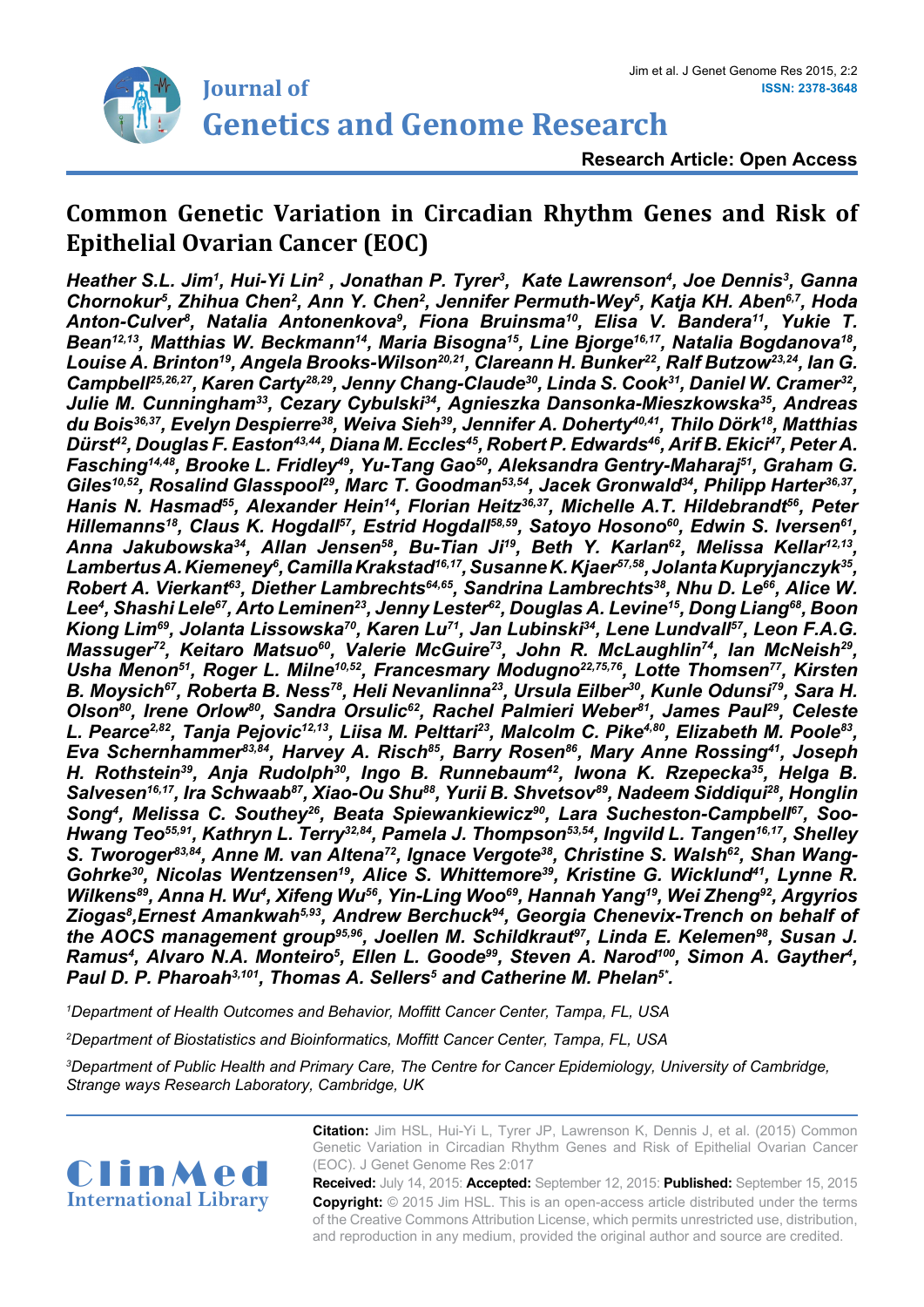*Department of Preventive Medicine, Keck School of Medicine, University of Southern California Norris Comprehensive Cancer Center, Los Angeles, CA, USA*

*Department of Cancer Epidemiology, Division of Population Sciences, Moffitt Cancer Center, Tampa, FL, USA*

*Radboud University Medical Center, Radboud Institute for Health Sciences, Nijmegen, The Netherlands*

*Netherlands Comprehensive Cancer Organization, Utrecht, The Netherlands*

 *Genetic Epidemiology Research Institute, UCI Center for Cancer Genetics Research and Prevention, School of Medicine, Department of Epidemiology, University of California Irvine, Irvine, CA, USA*

*Byelorussian Institute for Oncology and Medical Radiology Aleksandrov N.N., Minsk, Belarus*

*Cancer Epidemiology Centre, Cancer Council Victoria, Melbourne, Australia*

*Cancer Prevention and Control, Rutgers Cancer Institute of New Jersey, New Brunswick, NJ, USA*

*Department of Obstetrics & Gynecology, Oregon Health & Science University, Portland, OR, USA*

*Knight Cancer Institute, Oregon Health & Science University, Portland, OR, USA*

*Department of Gynecology and Obstetrics, University Hospital Erlangen, Friedrich-Alexander-University, Erlangen-Nuremberg Comprehensive Cancer Center, Erlangen EMN, Germany*

*Department of Surgery, Gynecology Service, Memorial Sloan-Kettering Cancer Center, New York, NY, USA*

*Department of Gynecology and Obstetrics, Haukeland University Hospital, Bergen, Norway*

*Centre for Cancer Biomarkers, Department of Clinical Medicine, University of Bergen, Bergen, Norway*

*Gynecology Research Unit, Hannover Medical School, Hannover, Germany*

*Division of Cancer Epidemiology and Genetics, National Cancer Institute, Bethesda, MD, USA*

*Canada's Michael Smith Genome Sciences Centre, BC Cancer Agency, Vancouver, BC, Canada*

*Department of Biomedical Physiology and Kinesiology, Simon Fraser University, Burnaby, BC Canada*

*Department of Epidemiology, University of Pittsburgh Graduate School of Public Health, Pittsburgh, PA, USA Department of Obstetrics and Gynecology, University of Helsinki and Helsinki University Central Hospital,* 

*Helsinki, HUS, Finland*

*Department of Pathology, Helsinki University Central Hospital, Helsinki, HUS, Finland*

*Cancer Genetics Laboratory, Research Division, Peter MacCallum Cancer Centre, St Andrews Place, East Melbourne, Australia.*

*Department of Pathology, University of Melbourne, Parkville, Victoria, Australia*

*Sir Peter MacCallum Department of Oncology, University of Melbourne, Parkville, Victoria, Australia*

*Department of Gynaecological Oncology, Glasgow Royal Infirmary, Glasgow, G31 2ER, UK*

*CRUK Clinical Trials Unit, The Beatson West of Scotland Cancer Centre, 1053 Great Western Road, Glasgow G12 0YN, UK*

*German Cancer Research Center (DKFZ), Division of Cancer Epidemiology, Heidelberg, Germany*

*Division of Epidemiology and Biostatistics, Department of Internal Medicine, University of New Mexico, Albuquerque, NM, USA.*

*Obstetrics and Gynecology Center, Brigham and Women's Hospital and Harvard Medical School, Boston, MA, USA*

*Department of Laboratory Medicine and Pathology, Mayo Clinic, Rochester, MN, USA*

*International Hereditary Cancer Center, Department of Genetics and Pathology, Pomeranian Medical University, Szczecin, Poland*

*Department of Pathology, The Maria Sklodowska-Curie Memorial Cancer Center and Institute of Oncology, Warsaw, Poland*

*Department of Gynaecology and Gynaecologic Oncology, Kliniken Essen-Mitte/ Evang. Huyssens-Stiftung/ Knappschaft GmbH, Essen, Germany*

*Department of Gynaecology and Gynaecologic Oncology, Dr. Horst Schmidt Kliniken Wiesbaden, Wiesbaden, Germany*

*Division of Gynecologic Oncology; Leuven Cancer Institute, University Hospitals Leuven, KU Leuven, Leuven, Belgium*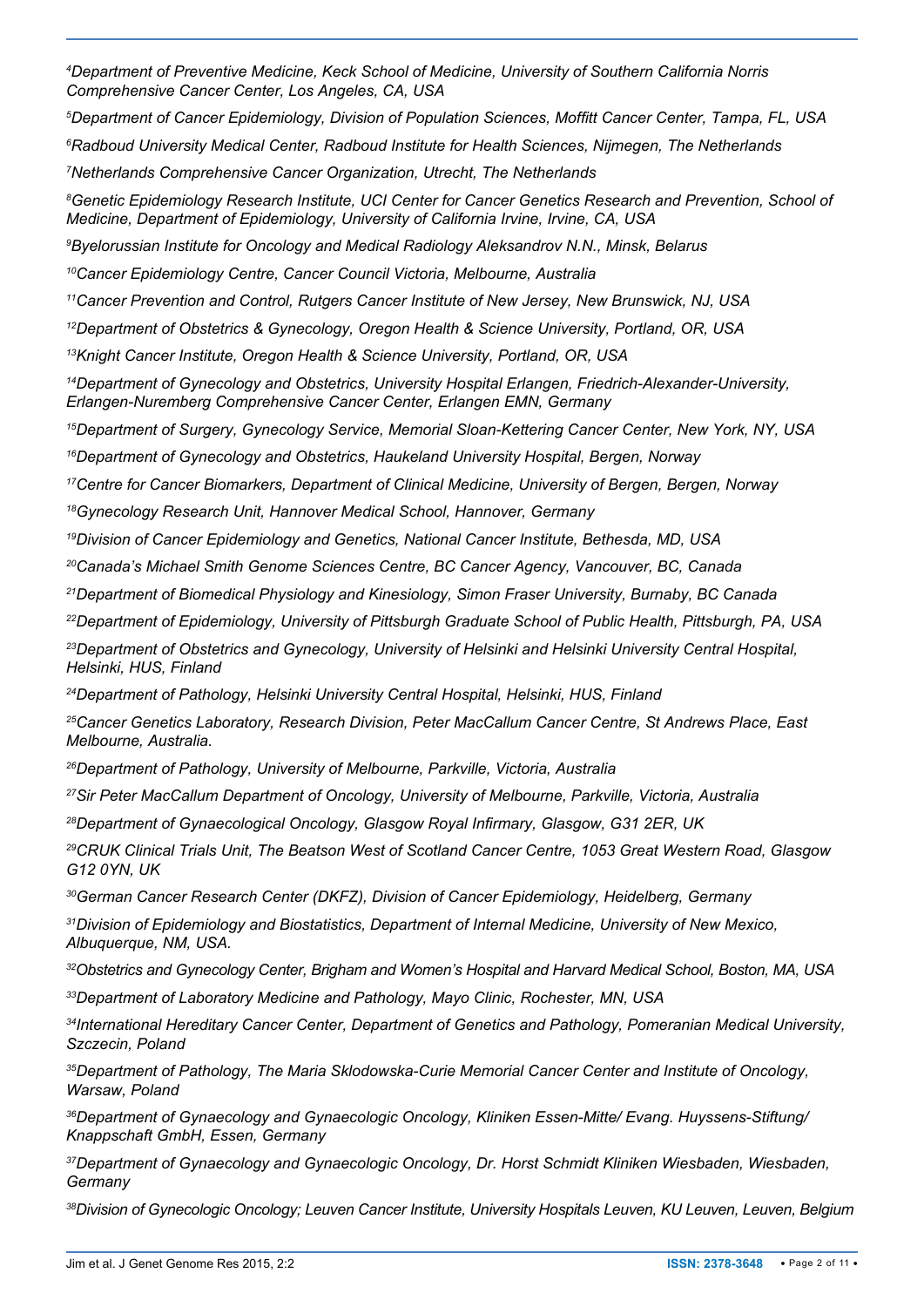*Department of Health Research and Policy- Epidemiology, Stanford University School of Medicine, Stanford, CA, USA*

*Department of Epidemiology, Geisel School of Medicine, Dartmouth, Hanover, NH, USA*

*Program in Epidemiology, Division of Public Health Sciences, Fred Hutchinson Cancer Research Center, University of Washington, Seattle, WA, USA*

*Department of Gynecology, Friedrich Schiller University, Jena, Germany*

*Department of Oncology, Centre for Cancer Genetic Epidemiology, University of Cambridge, Cambridge, UK*

*Department of Public Health and Primary Care, Centre for Cancer Genetic Epidemiology, University of Cambridge, Cambridge, UK*

*Wessex Clinical Genetics Service, Princess Anne Hospital, Southampton, UK*

*Department of Obstetrics Gynecology/RS, Division of Gynecological Oncology, Ovarian Cancer Center of Excellence, University of Pittsburgh, Pittsburgh, PA, USA*

*Institute of Human Genetics, University Hospital Erlangen, Friedrich-Alexander-University Erlangen-Nuremberg, Erlangen, Germany*

*Department of Medicine, Division of Hematology and Oncology, University of California at Los Angeles, David Geffen School of Medicine, Los Angeles, CA, USA*

*Department of Biostatistics, University of Kansas Medical Center, Kansas City, KS, USA*

*Department of Epidemiology, Shanghai Cancer Institute, Shanghai, China*

*Women's Cancer, UCL EGA Institute for Women's Health, London, UK*

*Centre for Epidemiology and Biostatistics, School of Population and Global Health, The University of Melbourne, Melbourne, Australia*

*Cancer Prevention and Control, Samuel Oschin Comprehensive Cancer Institute, Cedars-Sinai Medical Center, Los Angeles, CA, USA*

*Department of Biomedical Sciences, Community and Population Health Research Institute, Cedars-Sinai Medical Center, Los Angeles, CA, USA*

*Cancer Research Initiatives Foundation, Sime Darby Medical Center, Subang Jaya, Malaysia*

*Department of Epidemiology, The University of Texas MD Anderson Cancer Center, Houston, TX, USA*

*Department of Gynaecology, Rigshospitalet, University of Copenhagen, Copenhagen, Denmark*

*Department of Virus, Lifestyle and Genes, Danish Cancer Society Research Center, Copenhagen, Denmark*

*Department of Pathology, Molecular Unit, Herlev Hospital, University of Copenhagen, Copenhagen, Denmark*

*Division of Epidemiology and Prevention, Aichi Cancer Center Research Institute, Nagoya, Aichi, Japan*

*Department of Statistics, Duke University, Durham, NC, USA*

*Women's Cancer Program at the Samuel Oschin Comprehensive, Cancer Institute, Cedars-Sinai Medical Center, Los Angeles, CA, USA*

*Department of Health Science Research, Division of Biomedical Statistics and Informatics, Mayo Clinic, Rochester, MN, USA*

*Vesalius Research Center, VIB, University of Leuven, Leuven, Belgium*

*Department of Oncology, Laboratory for Translational Genetics, University of Leuven, Belgium*

*Cancer Control Research, BC Cancer Agency, Vancouver, BC, Canada*

*Department of Cancer Prevention and Control, Roswell Park Cancer Institute, Buffalo, NY, USA*

*College of Pharmacy and Health Sciences, Texas Southern University, Houston, TX, USA*

*Department of Obstetrics and Gynaecology, University Malaya Medical Centre, University Malaya, Kuala Lumpur, Malaysia*

*Department of Cancer Epidemiology and Prevention, M. Sklodowska-Curie Memorial Cancer Center and Institute of Oncology, Warsaw, Poland*

*Department of Gynecologic Oncology, The University of Texas MD Anderson Cancer Center, Houston, TX, USA*

*Radboud University Medical Center, Radboud Institute for Molecular Life Sciences, Nijmegen, The Netherlands*

*Department of Health Research and Policy - Epidemiology, Stanford University School of Medicine, Stanford, CA, USA*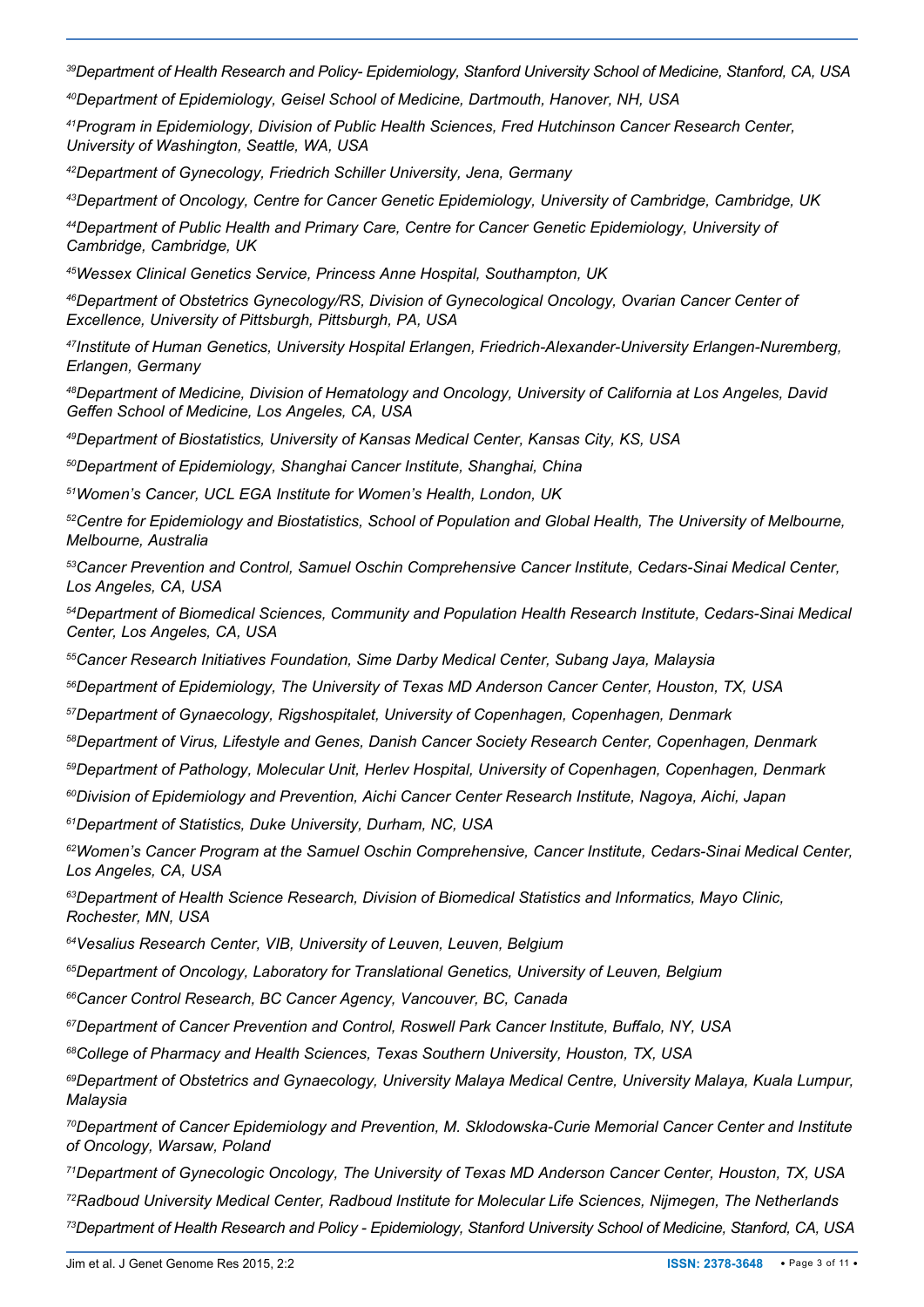*<sup>74</sup>Public Health Ontario, Toronto, ON, Canada*

*<sup>75</sup>Women's Cancer Research Program, Magee-Women's Research Institute and University of Pittsburgh Cancer Institute, Pittsburgh, PA, USA*

*<sup>76</sup>Department of Obstetrics, Gynecology and Reproductive Sciences, University of Pittsburgh School of Medicine, Pittsburgh, PA, USA* 

*<sup>77</sup>Department of Pathology, Rigshospitalet, University of Copenhagen, Copenhagen, Denmark*

*<sup>78</sup>The University of Texas School of Public Health, Houston, TX, USA*

*<sup>79</sup>Department of Gynecologic Oncology, Roswell Park Cancer Institute, Buffalo, NY*

*<sup>80</sup>Department of Epidemiology and Biostatistics, Memorial Sloan-Kettering Cancer Center, New York, NY, USA*

*<sup>81</sup>Department of Community and Family Medicine, Duke University Medical Center, Durham, NC, USA*

*<sup>82</sup>Department of Epidemiology, University of Michigan,1415 Washington Heights, Ann Arbor, Michigan, USA.*

*<sup>83</sup>Channing Division of Network Medicine, Brigham and Women's Hospital and Harvard Medical School, Boston, MA, USA* 

*<sup>84</sup>Department of Epidemiology, Harvard School of Public Health, Boston, MA, USA*

*<sup>85</sup>Department of Chronic Disease Epidemiology, Yale School of Public Health, New Haven, CT, USA*

*<sup>86</sup>Department of Gynecology-Oncology, Princess Margaret Hospital, and Department of Obstetrics and Gynecology, Faculty of Medicine, University of Toronto, Toronto, Ontario, Canada*

*<sup>87</sup>Institut für Humangenetik, Wiesbaden, Germany*

*<sup>88</sup>Epidemiology Center and Vanderbilt, Ingram Cancer Center, Vanderbilt University School of Medicine, Nashville, TN, USA*

*<sup>89</sup>Cancer Epidemiology Program, University of Hawaii Cancer Center, Hawaii, USA*

*<sup>90</sup>Department of Gynecologic Oncology, Institute of Oncology, Warsaw, Poland*

*<sup>91</sup>University Malaya Medical Centre, University of Malaya, Kuala Lumpur, Maylaysia*

*<sup>92</sup>Vanderbilt Epidemiology Center, Vanderbilt University School of Medicine, Nashville, TN, USA*

*<sup>93</sup>Clinical and Translational Research Organization, All Children's Hospital Johns Hopkins Medicine, St Petersburg, FL*

*<sup>94</sup>Department of Obstetrics and Gynecology, Duke University Medical Center, Durham, NC, USA*

*<sup>95</sup>QIMR Berghofer Medical Research Institute, Brisbane, Australia*

*<sup>96</sup>Peter MacCallum Cancer Centre, East Melbourne, Australia*

*<sup>97</sup>Cancer Prevention, Detection & Control Research Program, Duke Cancer Institute, Durham, NC, USA*

*<sup>98</sup>Department of Public Health Sciences, Medical University of South Carolina, Charleston, SC, USA*

*<sup>99</sup>Department of Health Science Research, Division of Epidemiology, Mayo Clinic, Rochester, MN, USA*

*<sup>100</sup>Women's College Research Institute, University of Toronto, Toronto, Ontario, Canada*

*<sup>101</sup>The Centre for Cancer Genetic Epidemiology, Department of Oncology, University of Cambridge, Cambridge, UK*

**\*Corresponding author:** *Catherine M. Phelan, Department of Cancer Epidemiology, Moffitt Cancer Center, 12902 Magnolia Drive, Tampa, FL 33612, USA, Tel: 813-745-4971, E-mail: catherine.phelan@moffitt.org*

#### **Abstract**

Disruption in circadian gene expression, whether due to genetic variation or environmental factors (e.g., light at night, shiftwork), is associated with increased incidence of breast, prostate, gastrointestinal and hematologic cancers and gliomas. Circadian genes are highly expressed in the ovaries where they regulate ovulation; circadian disruption is associated with several ovarian cancer risk factors (e.g., endometriosis). However, no studies have examined variation in germline circadian genes as predictors of ovarian cancer risk and invasiveness. The goal of the current study was to examine single nucleotide polymorphisms (SNPs) in circadian genes *BMAL1*, *CRY2*, *CSNK1E*, *NPAS2*, *PER3*, *REV1* and *TIMELESS* and downstream transcription factors *KLF10* and *SENP3*  as predictors of risk of epithelial ovarian cancer (EOC) and

histopathologic subtypes. The study included a test set of 3,761 EOC cases and 2,722 controls and a validation set of 44,308 samples including 18,174 (10,316 serous) cases and 26,134 controls from 43 studies participating in the Ovarian Cancer Association Consortium (OCAC). Analysis of genotype data from 36 genotyped SNPs and 4600 imputed SNPs indicated that the most significant association was rs117104877 in *BMAL1* (OR = 0.79, 95% CI = 0.68-0.90, p  $= 5.59 \times 10^{-4}$ ]. Functional analysis revealed a significant down regulation of *BMAL1* expression following *cMYC* overexpression and increasing transformation in ovarian surface epithelial (OSE) cells as well as alternative splicing of *BMAL1* exons in ovarian and granulosa cells. These results suggest that variation in circadian genes, and specifically *BMAL1,* may be associated with risk of ovarian cancer, likely through disruption of hormonal pathways.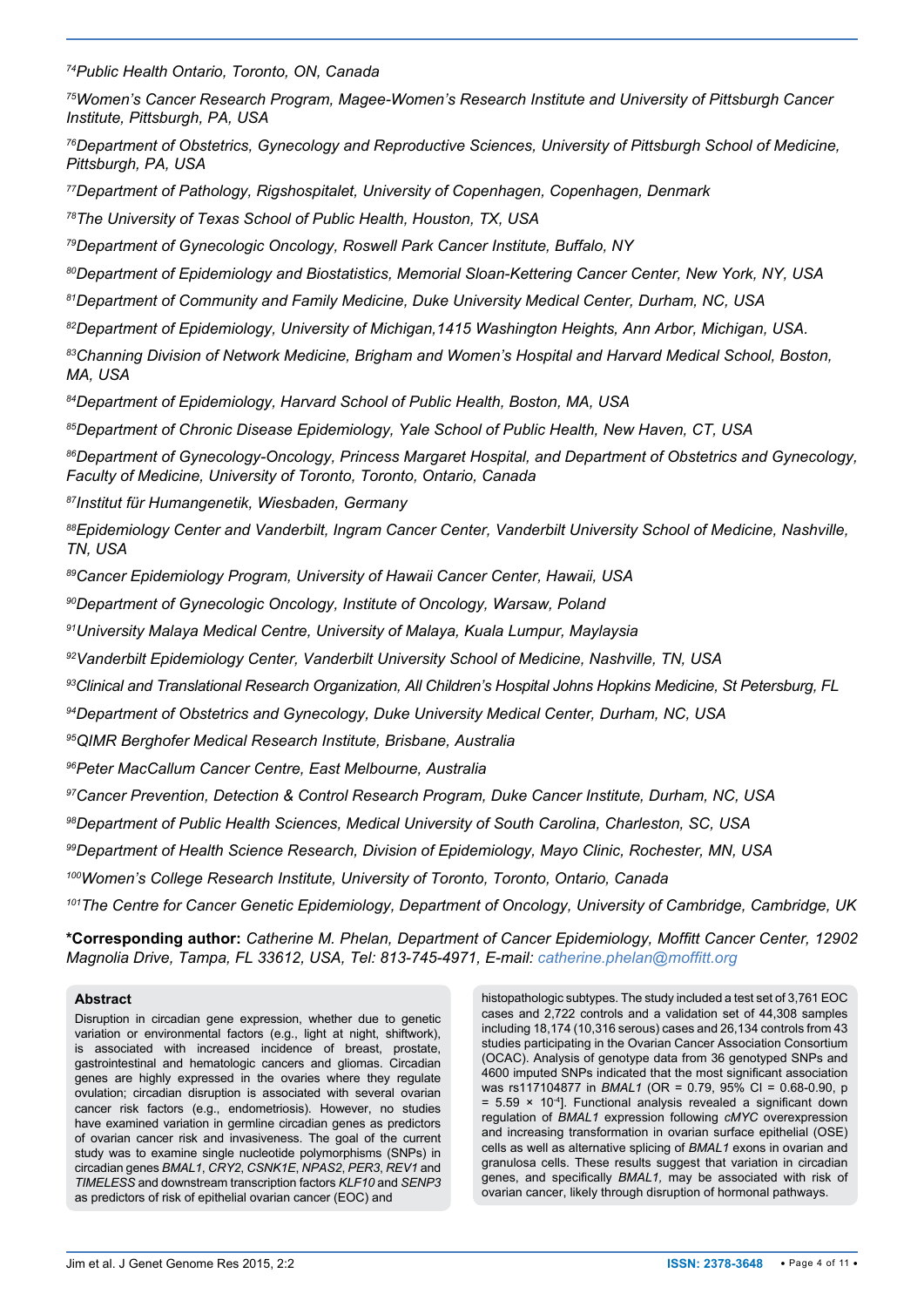#### **Introduction**

Almost every human cell contains an autonomous circadian clock that synchronizes gene transcription in a daily oscillation for many physiological processes allowing for adaptation to the 24 hour environmental day/night cycle. Circadian genes are known to regulate a variety of cellular processes including the cell cycle, apoptosis, and DNA damage repair [\[1\]](#page-9-0). Disruption in circadian gene expression, whether due to genetic variants or environmental factors (e.g., light at night, shiftwork), is associated with increased incidence and invasiveness of a variety of human cancers [\[2](#page-9-1)-[5\]](#page-9-2) such that in 2007 the International Agency for Research on Cancer classified shift work that involves circadian disruption as "a probable carcinogen" in humans [\[6\]](#page-9-3). Disruption of circadian rhythms is also associated with disturbances in menstrual function; female shift workers compared to non-shift workers are more likely to report menstrual irregularity and longer menstrual cycles [[7](#page-9-4)]. Moreover, a recent study found that working nightshifts (i.e., 12:00-4:00 AM) was associated with an increased risk of serious and mucinous, invasive and borderline ovarian tumors in women who were 50 years of age and older [\[8](#page-9-5)]. Nevertheless, some studies have failed to find an association between shiftwork and cancer risk [[9](#page-9-6)[-11](#page-9-7)].

The molecular mechanism of the mammalian circadian rhythm is a transcriptional-translational-post-translational autoregulatory feedback loop [\[12\]](#page-9-8). The core of the loop consists of CLOCK and BMAL1 proteins, that form a dimer which binds to the E-box region in promoters of period (*PER1*, *PER2*, *PER3*) and cryptochrome (*CRY1*, *CRY2*) genes. Following transcription and translation, PER and CRY proteins form a complex with casein kinase 1 epsilon (CSNK1E) and translocate into the nucleus. Here they bind to BMAL1/CLOCK complex and inhibit their own transcription, which completes the basic auto regulatory loop. PER and CRY proteins are then tagged for proteasomal degradation *via* phosphorylation by CSNK1E and casein kinase 1 delta (CSNK1D) and subsequently by ubiquitination. This cycle lasts approximately 24 h. The BMAL1/CLOCK heterodimer also up regulates the transcription of Rev-erbα and Rora. Their protein products interact with ROR elements (RORE) in the promoter of *BMAL1* gene, upregulating (RORα) or downregulating (REV-ERBα) its transcription [\[12](#page-9-8)[,13\]](#page-9-9).

Circadian rhythm genes in the hypothalamic suprachiasmatic nucleus (SCN) and reproductive tissues control the timing and length of the ovulatory cycle and pregnancy by their influence on hormones [\[14\]](#page-9-10). Estradiol, synthesized in the ovary in response to the stimulation by gonadotropins from the hypothalamic-pituitarygonadal (HPG) axis, influences the expression of circadian rhythm genes, and in a complex loop-back mechanism the circadian rhythm proteins interfere with estradiol signaling [\[15](#page-9-11)]. Overexpression of *CLOCK* transcription factors may play a role in the pathogenesis of endometriosis [\[16\]](#page-9-12), which is a risk factor for some subtypes of ovarian cancer [[17](#page-9-13)[-19](#page-9-14)]. Infertility is observed in knockout *BMAL1*, *PER1*, and *PER2* mice [[20](#page-9-15)[-22](#page-9-16)]. These data are consistent with human studies indicating that genetic variation in *BMAL1* is associated with increased rates of miscarriage [[23\]](#page-9-17). Nulliparity is a well-established risk factor for ovarian cancer, although it is currently unclear whether this association is due to infertility or other biological factors (e.g., increased ovulation) [\[24](#page-9-18)[-27\]](#page-9-19).

Variation in circadian genes has been associated with cancer susceptibility and outcomes. *CLOCK1*, *CRY1*, *CRY2*, *NPAS2*, *PER1*, *RORA* and *TIMELESS* variants are associated with breast cancer risk [[5,](#page-9-2)[28-](#page-9-20)[33](#page-9-21)], while polymorphisms in *BMAL1, CLOCK1*, *CRY1*, *CRY2*, *CSNK1E*, *NPAS2, PER1*, *PER2*, and *PER3* are associated with prostate cancer risk [[34](#page-9-22)[-36](#page-9-23)]. *CRY2* and *NPAS2* variation is associated with risk of non-Hodgkin's lymphoma [\[37,](#page-9-24)[38\]](#page-9-25) while polymorphisms in *CLOCK1* are associated with colorectal cancer susceptibility [[39](#page-9-26)]. *PER1* and *CLOCK1* variation is associated with glioma risk and outcome [\[40](#page-9-27)] and *PER3* polymorphisms have been associated with hepatocellular carcinoma survival [\[41\]](#page-10-3). Interestingly, variation in many of these genes is also associated with dysregulation of circadian behaviors, including sleep and activity patterns [[42](#page-10-4)[,43](#page-10-5)], although data are conflicting [\[44,](#page-10-0)[45](#page-10-1)]. To date, however, there are no published studies on the association of variation in circadian genes with ovarian cancer risk and invasiveness.

The goal of the current study was to examine variants in seven key circadian rhythm genes (*BMAL1*, *CRY2*, *CSNK1E*, *NPAS2*, *PER3*, *REV1, TIMELESS*) and two transcription factors (*KLF10* and *SENP3*) activated by circadian rhythm gene expression as risk factors for epithelial ovarian cancer, histopathologic subtype, and invasiveness. SNPs were evaluated in a two-stage design: a discovery stage using two genome-wide association studies (GWAS) and a replication stage with approximately 44,000 cases and controls from 43 studies that comprise the Ovarian Cancer Association Consortium (OCAC).

### **Materials and Methods**

#### **Sample and procedure**

The discovery set included 3,761 EOC cases and 2,722 controls in two ovarian cancer GWAS in North America and the United Kingdom (UK). Details of these studies have been previously published [\[46\]](#page-10-2). In brief, the North American study was comprised of four case-control studies genotyped using the Illumina 610-quad Beadchip Array (i.e., 1,814 cases and 1,867 controls) as well as a single case-control study genotyped on the Illumina 317K and 370K arrays (i.e., 133 cases and 142 controls). The UK study was comprised of four case-only studies genotyped on the Illumina 610-quad Beadchip Array<sup>TM</sup> and two common control sets genotyped on the Illumina 550K array (i.e., 1,814 cases and 713 controls). The North American and UK studies were analyzed separately and the results combined using fixed effects meta-analysis.

The replication sample consisted of 14,525 invasive EOC cases and 23,447 controls from 43 sites in the Ovarian Cancer Association Consortium (OCAC). An additional 1,747 participants with tumors of low malignant potential were also analyzed. The sample consisted of only participants with European ancestry due to small numbers belonging to other racial groups.

#### **Gene and SNP selection**

Seven essential circadian genes (*BMAL1*, *CRY2*, *CSNK1E*, *NPAS2*, *PER3*, *REV1, TIMELESS*) and two key transcription factor genes activated by circadian genes (*KLF10*, *SENP3*) were selected *a priori* for examination. On the Illumina 610quad, 241 tagSNPs in these genes were identified. The selection of SNPs for replication was informed by ranking of minimal p-values across four sets of results: 1) North American all histologies, 2) North American serous histology, 3) combined GWAS meta-analysis all histologies, and 4) combined GWAS meta-analysis serous histology. Of the 241 SNPs, 37 SNPs were significant in the GWAS discovery set.

#### **Statistical analysis**

Demographic and clinical characteristics of cases and controls were compared using t-tests for continuous variables and chi-square tests for categorical variables. Unconditional logistic regression, treating the number of minor alleles carried as an ordinal variable (i.e., log-additive model), was used to evaluate the association between each SNP and ovarian cancer risk. Per-allele log odds ratios (OR) and their 95% confidence intervals (CI) were estimated. Models were adjusted for study site and population substructure by including study-site indicators and the first five eigenvalues from principal components analysis. The number of principal components was based on the position of the inflexion of the principal components scree plot.

To maximize statistical power, the combined COGS dataset was used to perform SNP-specific analyses for all invasive EOC, the four main histological subtypes (serous, endometrioid, clear cell and mucinous), and tumors of low malignant potential (LMP). Odds ratios specific for each histological subtype were estimated by comparing cases of each subtype to all available controls as reference. Associations with a two-sided p value < 0.05 and a false discovery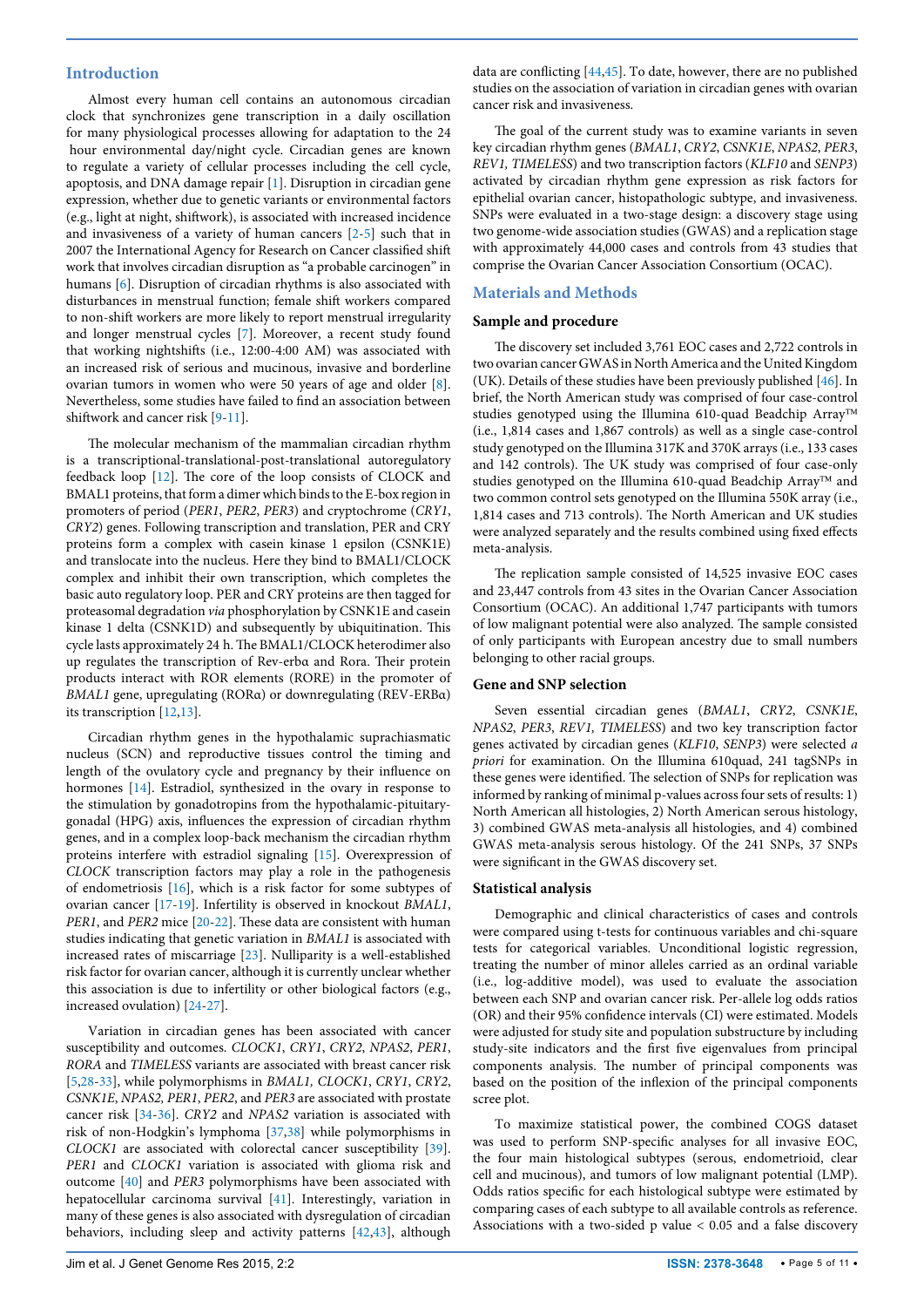rate (FDR) q-value  $[47] < 0.10$  $[47] < 0.10$  $[47] < 0.10$  were considered to be statistically significant.

#### **Imputation analyses**

These analyses were based on imputed genotypes from the four ovarian cancer GWAS studies (US GWAS, UK GWAS, COGS and Mayo clinic) with a total of 15,398 invasive EOC case subjects and 30,816 control subjects of white-European ancestry. Imputation of each dataset into the 1000 Genomes Project was performed using IMPUTE2 software [\[48\]](#page-10-7). We used the 1000 Genomes Project v3 as the reference with pre-phasing of the data using SHAPEIT [[49](#page-10-8)]. SNP logadditive model meta-analysis was carried out for combining results across studies. Only imputed SNPs with  $r^2$  > 0.25 for each study were used in the analyses.

#### **Functional analyses**

An *in vitro* model of early-stage ovarian cancer has been previously described [\[45\]](#page-10-1). Briefly, Illumina HT12 gene expression microarrays were used to profile the transcriptome of 3D models of normal ovarian cells immortalized with *TERT* and overexpressing *cMYC* and a mutant *KRAS* or *BRAF* allele.

#### **Results**

#### **Sample descriptives**

All invasive cancers combined and the four main histological subtypes serous ( $n = 8,369$ ), endometrioid ( $n = 2,067$ ), clear cell ( $n =$ 1,024) and mucinous (n = 943) were analyzed. Sample characteristics are described in [table 1](#page-5-0). As expected, significant differences were observed between cases and controls on ovarian cancer risk factors including age, family history of ovarian cancer, age at menarche, body

mass index (BMI), history of oral contraceptive use, endometriosis, and number of full term births (p values  $< 0.05$ ). The proportion of serous histological subtype (57.6%) was higher than the other subtypes (14.2% endometrioid, 7.1% clear cell, 6.5% for mucinous, and 14.6% other).

#### **Genotyped variants**

A total of 36 SNPs demonstrated p values < 0.05 in the screening stage and passed quality control. Of these, two in *SENP3* (i.e., rs11656383, rs3499590) were rare variants (i.e., MAFs < 0.01) and were dropped from further analyses. Of the remaining 34 SNPs, 14 were associated with risk of overall EOC, histopathological subtype, and/or invasiveness [\(Table](#page-6-0)  [2\)](#page-6-0). Seven remained significant after applying the criterion of FDR < 0 .10. Specifically, one SNP was associated with risk of all invasive EOC, rs2513928 in *KLF10* (OR = 0.95, 95% CI = 0.92-0.98, p =  $1.75 \times 10^{-3}$ ). Four SNPs in *KLF10* were associated with risk of serous EOC (rs2513928: OR = 0.94, 95% CI = 0.91-0.98, p =  $2.42 \times 10^{-3}$ ; rs2511703: OR = 1.05, 95%  $CI = 1.02 - 1.09$ ,  $p = 6.54 \times 10^{-3}$ ; rs3191333:  $OR = 1.05$ , 95%  $CI = 1.02 - 1.10$ ,  $p = 6.72 \times 10^{-3}$ ; rs2513927: OR = 1.05, 95% CI = 1.01-1.09, p = 1.18  $\times$  10<sup>-</sup> 2 ). As shown in [figure 1](#page-7-0), linkage disequilibrium (LD) between the four significant SNPs in *KLF10* was low to moderate. Risk of endometrioid EOC was associated with *SENP3* rs6608 (OR = 1.13, 95% CI = 1.04-1.23,  $p = 4.43 \times 10^{-3}$ ), *CSNK1E* rs135750 (OR = 1.13, 95% CI = 1.03-1.23, p =  $7.09 \times 10^{-3}$ ), *REV1* rs3792152 (OR = 0.92, 95% CI = 0.86-0.98, p = 9.61  $\times$ 10-3), and *BMAL1* rs10732458 (OR = 1.32, 95% CI = 1.07-1.63, p = 9.64 × 10<sup>-3</sup>). No SNPs were significantly associated with EOC invasiveness nor were any SNPs significantly associated with risk of mucinous or clear cell EOC after applying the criterion of FDR < 0.10.

#### **Imputed variants**

A total of 4600 imputed SNPs in the nine genes of interest

<span id="page-5-0"></span>

|  |  | <b>Table 1:</b> Sample demographic and clinical characteristics (n= 37,972). |  |
|--|--|------------------------------------------------------------------------------|--|
|  |  |                                                                              |  |

| Characteristics                               | Controls ( $n = 23,447$ ) | Invasive Cases ( $n = 14,525$ ) | $p$ -value <sup>2</sup> |
|-----------------------------------------------|---------------------------|---------------------------------|-------------------------|
|                                               | N(% )                     | N(% )                           |                         |
| Age (years)                                   |                           |                                 |                         |
| Mean $±$ SD                                   | $55.6 \pm 11.9$           | $58.1 \pm 11.3$                 | < 0001                  |
| $~<$ 40                                       | 2027 (8.7)                | 748 (5.2)                       | < 0001                  |
| 40-49                                         | 4771 (20.6)               | 2544 (17.6)                     |                         |
| 50-59                                         | 7403 (31.9)               | 4537 (31.3)                     |                         |
| 60-69                                         | 6098 (26.3)               | 4324 (29.8)                     |                         |
| $\geq 70$                                     | 2892 (12.5)               | 2343 (16.2)                     |                         |
| Family history of ovarian cancer <sup>1</sup> |                           |                                 |                         |
| No                                            | 15425 (92.0)              | 8634 (82.4)                     | < 0001                  |
| Yes                                           | 1351 (8.0)                | 1849 (17.6)                     |                         |
| Age at menarche (years)                       |                           |                                 |                         |
| Mean $±$ SD                                   | $12.9 \pm 1.7$            | $12.8 \pm 1.6$                  | 0.0314                  |
| < 12                                          | 3128 (19.3)               | 1856 (19.2)                     | 0.0772                  |
| 12                                            | 3602 (22.2)               | 2257 (23.4)                     |                         |
| 13                                            | 4357 (26.9)               | 2621 (27.1)                     |                         |
| $\geq 14$                                     | 5112 (31.6)               | 2923 (30.3)                     |                         |
| Body mass inde $\times$ (kg/m <sup>2</sup> )  |                           |                                 |                         |
| < 25                                          | 3834 (48.2)               | 2528 (45.1)                     | 0.0006                  |
| 25-29                                         | 2332 (29.3)               | 1681 (30.0)                     |                         |
| $\geq 30$                                     | 1797 (22.6)               | 1396 (24.9)                     |                         |
| Oral contraceptive use                        |                           |                                 |                         |
| No                                            | 6136 (37.5)               | 4203 (43.7)                     | < 0001                  |
| Yes                                           | 10230 (62.5)              | 5419 (56.3)                     |                         |
| Histological subtypes                         | N/A                       |                                 |                         |
| Serous                                        |                           | 8369 (57.6)                     |                         |
| Endometroid                                   |                           | 2067 (14.2)                     |                         |
| Clear Cell                                    |                           | 1024(7.1)                       |                         |
| Mucinous                                      |                           | 943 (6.5)                       |                         |
| Others $3$                                    |                           | 2122 (14.6)                     |                         |

1 for the first degree relatives

2 t-test for a continuous variable and chi-square test for a categorical variable

3 Include mi × ed cell, other specified epithelial, undifferentiated, unknown (but known to be epithelial), nonepithelial, other or unknown if epithelial, or missing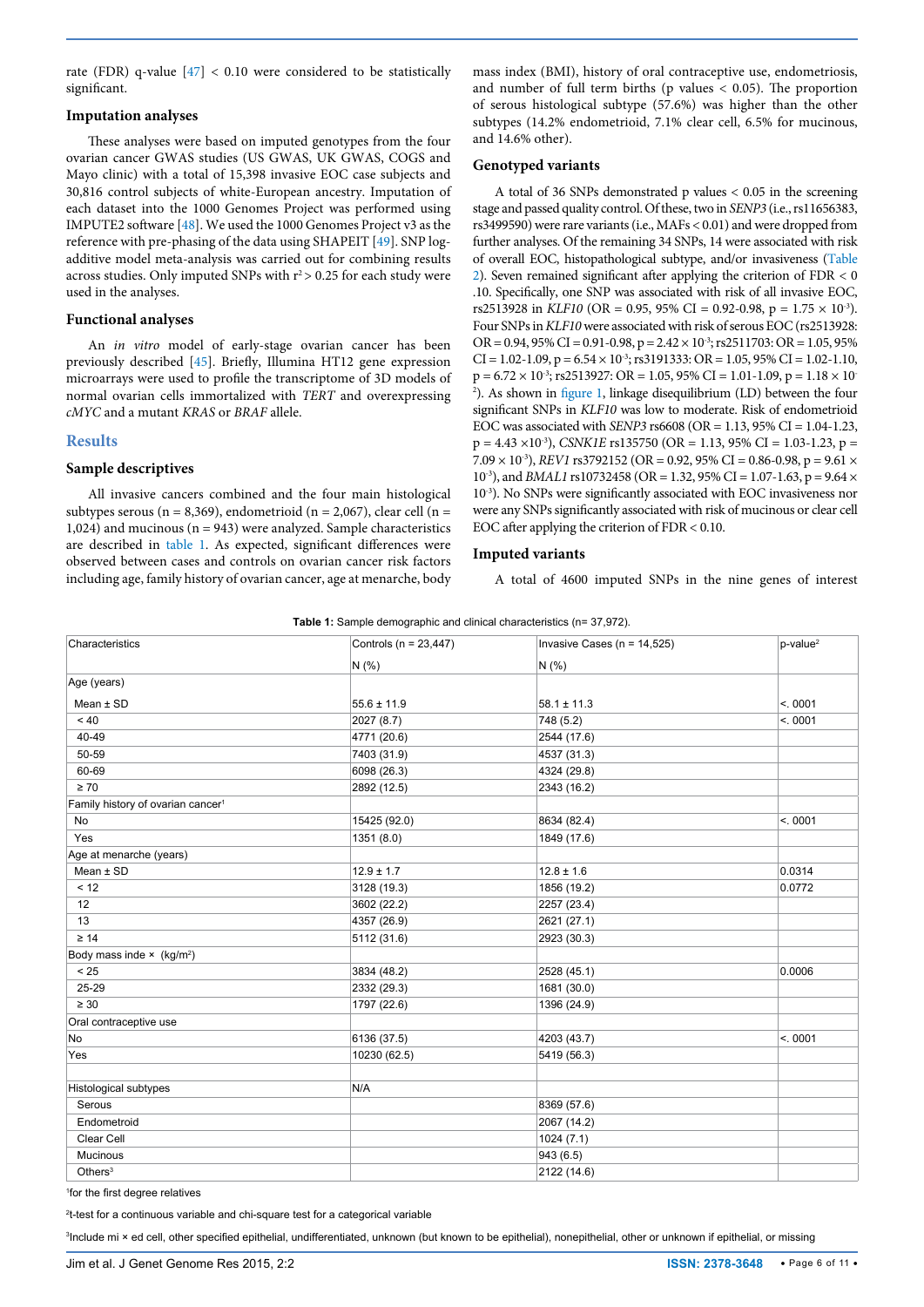<span id="page-6-0"></span>**Table 2:** Associations between Genotyped SNPs in Circadian Genes and EOC Incidence Overall, in Histological Subtypes, and Invasiveness.

|                   |                           |                         |                                          |            | All invasive        |   |                       | Serous              |                       | Clear cell          |                       |
|-------------------|---------------------------|-------------------------|------------------------------------------|------------|---------------------|---|-----------------------|---------------------|-----------------------|---------------------|-----------------------|
| Gene              | <b>SNP</b>                | Chr                     | Min/Maj                                  | <b>MAF</b> | OR (95% CI)         | p |                       | OR (95% CI)         | p                     | OR (95% CI)         | p                     |
| <b>BMAL1</b>      | rs1026071                 | 11                      | G/A                                      | 0.30       | $0.98(0.95-1.01)$   |   | $2.26 \times 10 - 01$ | $1.00(0.96-1.04)$   | $9.38 \times 10 - 01$ | $0.88(0.8-0.98)$    | $1.55 \times 10 - 02$ |
| <b>BMAL1</b>      | rs10732458                | 11                      | A/G                                      | 0.02       | $1.11(0.99-1.23)$   |   | $6.91 \times 10-02$   | $1.10(0.96-1.25)$   | $1.64 \times 10 - 01$ | $1.19(0.88-1.6)$    | $2.52 \times 10 - 01$ |
| <b>BMAL1</b>      | rs10832027                | 11                      | G/A                                      | 0.33       | $0.98(0.95-1.02)$   |   | $3.48 \times 10 - 01$ | $1.00(0.96-1.04)$   | $9.79 \times 10 - 01$ | $0.92(0.84 - 1.01)$ | $9.15 \times 10 - 02$ |
| <b>BMAL1</b>      | rs1562438                 | 11                      | A/G                                      | 0.29       | $0.98(0.95-1.02)$   |   | $3.07 \times 10 - 01$ | $1.00(0.96-1.05)$   | $8.46 \times 10 - 01$ | $0.88(0.80-0.97)$   | $1.35 \times 10 - 02$ |
| <b>BMAL1</b>      | rs16912751                | 11                      | G/A                                      | 0.05       | $0.98(0.92-1.05)$   |   | $6.23 \times 10 - 01$ | $0.96(0.88-1.04)$   | $3.42 \times 10 - 01$ | $1.13(0.93-1.37)$   | $2.18 \times 10 - 01$ |
| <b>BMAL1</b>      | rs2896635                 | 11                      | T/A                                      | 0.33       | $0.98(0.95-1.02)$   |   | $3.14 \times 10 - 01$ | $1.00(0.96-1.04)$   | $9.57 \times 10 - 01$ | $0.93(0.84-1.02)$   | $1.17 \times 10 - 01$ |
| <b>BMAL1</b>      | rs3789327                 | 11                      | G/A                                      | 0.48       | $1.01(0.98-1.04)$   |   | $5.34 \times 10 - 01$ | $1.01(0.97-1.04)$   | $7.88 \times 10 - 01$ | $1.04(0.95-1.14)$   | $4.17 \times 10 - 01$ |
| <b>BMAL1</b>      | rs3816360                 | 11                      | A/G                                      | 0.34       | $1.00(0.96-1.03)$   |   | $7.75 \times 10 - 01$ | $1.02(0.98-1.06)$   | $4.36 \times 10 - 01$ | $0.91(0.82 - 1.00)$ | $4.31 \times 10 - 02$ |
| <b>BMAL1</b>      | rs4757151                 | 11                      | A/G                                      | 0.47       | $1.00(0.97-1.04)$   |   | $7.76 \times 10 - 01$ | $1.01(0.98-1.05)$   | $5.46 \times 10 - 01$ | $0.97(0.89-1.06)$   | $5.20 \times 10 - 01$ |
| <b>BMAL1</b>      | rs6486122                 | 11                      | G/A                                      | 0.32       | $0.98(0.95-1.02)$   |   | $2.83 \times 10 - 01$ | $1.00(0.96-1.04)$   | $9.53 \times 10 - 01$ | $0.92(0.83 - 1.01)$ | $8.10 \times 10 - 02$ |
| <b>BMAL1</b>      | rs7117836                 | 11                      | A/G                                      | 0.02       | $1.10(0.99-1.22)$   |   | $8.49 \times 10 - 02$ | 1.09 (0.96-1.24)    | $1.65 \times 10 - 01$ | $1.19(0.89-1.59)$   | $2.46 \times 10 - 01$ |
| <b>BMAL1</b>      | rs7947951                 | 11                      | A/G                                      | 0.32       | $0.99(0.95-1.02)$   |   | $3.60 \times 10 - 01$ | $1.00(0.96-1.04)$   | $9.13 \times 10 - 01$ | $0.92(0.84-1.01)$   | $9.30 \times 10 - 02$ |
| CRY2              | rs11038695                | 11                      | A/G                                      | 0.08       | $1.05(0.99-1.11)$   |   | $1.11 \times 10 - 01$ | $1.03(0.97-1.11)$   | $3.40 \times 10 - 01$ | $0.99(0.84-1.17)$   | $9.25 \times 10 - 01$ |
| CSNK1E            | rs135750                  | 22                      | G/C                                      | 0.15       | $1.04(1.00-1.09)$   |   | $6.14 \times 10 - 02$ | $1.03(0.98-1.08)$   | $3.12 \times 10 - 01$ | $1.00(0.89-1.13)$   | $9.73 \times 10 - 01$ |
| KLF10             | rs12547834                | 8                       | G/A                                      | 0.07       | $0.96(0.90-1.02)$   |   | $1.43 \times 10 - 01$ | $0.94(0.88-1.02)$   | $1.20 \times 10 - 01$ | $1.02(0.85-1.21)$   | $8.49 \times 10 - 01$ |
| KLF10             | rs3191333                 | 8                       | A/G                                      | 0.37       | $1.04(1.01-1.07)$   |   | $2.42 \times 10 - 02$ | $1.05(1.02 - 1.10)$ | $6.72 \times 10-03$   | $1.04(0.95-1.14)$   | $3.95 \times 10 - 01$ |
| KLF10             | rs980112                  | 8                       | A/G                                      | 0.10       | $0.97(0.92 - 1.02)$ |   | $1.98 \times 10 - 01$ | $0.96(0.90-1.03)$   | $2.42 \times 10 - 01$ | $1.06(0.92 - 1.23)$ | $4.08 \times 10 - 01$ |
| <b>KLF10</b>      | rs2388232                 | 8                       | G/A                                      | 0.27       | $1.01(0.97-1.04)$   |   | $7.92 \times 10 - 01$ | $1.00(0.96-1.04)$   | $9.22 \times 10 - 01$ | $1.11(1.01-1.23)$   | $2.91 \times 10 - 02$ |
| KLF10             | rs2511703                 | 8                       | G/A                                      | 0.43       | 1.04 (1.01-1.07)    |   | $1.83 \times 10 - 02$ | 1.05 (1.02-1.09)    | $6.54 \times 10-03$   | $1.00(0.91-1.09)$   | $9.55 \times 10 - 01$ |
| KLF10             | rs2513927                 | 8                       | A/G                                      | 0.49       | $1.04(1.01-1.07)$   |   | $1.86 \times 10 - 02$ | $1.05(1.01-1.09)$   | $1.18 \times 10 - 02$ | $1.00(0.91-1.10)$   | $9.79 \times 10 - 01$ |
| KLF10             | rs2513928                 | 8                       | G/A                                      | 0.46       | $0.95(0.92-0.98)$   |   | $1.75 \times 10 - 03$ | $0.94(0.91-0.98)$   | $2.42 \times 10 - 03$ | $0.94(0.85-1.02)$   | $1.50 \times 10 - 01$ |
| <b>KLF10</b>      | rs2511660                 | 8                       | A/G                                      | 0.22       | $0.97(0.94-1.01)$   |   | $1.57 \times 10 - 01$ | $0.96(0.92-1.00)$   | $6.95 \times 10 - 02$ | $0.99(0.89-1.10)$   | $8.56 \times 10 - 01$ |
| KLF10             | rs2511718                 | 8                       | A/G                                      | 0.12       | $0.98(0.94-1.03)$   |   | $4.57 \times 10 - 01$ | $0.98(0.92 - 1.04)$ | $4.47 \times 10 - 01$ | $1.06(0.93-1.22)$   | $3.68 \times 10 - 01$ |
| NPAS <sub>2</sub> | rs1053091                 | $\overline{\mathbf{c}}$ | A/G                                      | 0.02       | $1.05(0.93-1.19)$   |   | $4.14 \times 10 - 01$ | $1.10(0.96-1.27)$   | $1.83 \times 10 - 01$ | $1.12(0.79-1.59)$   | $5.17 \times 10 - 01$ |
| NPAS2             | rs13012930                | 2                       | A/G                                      | 0.17       | $0.96(0.92-1.00)$   |   | $4.80 \times 10 - 02$ | $0.95(0.91-1.00)$   | $4.11 \times 10 - 02$ | $0.98(0.87 - 1.10)$ | $6.86 \times 10 - 01$ |
| NPAS <sub>2</sub> | rs3768988                 | $\overline{2}$          | G/A                                      | 0.06       | $1.01(0.95-1.07)$   |   | $8.18 \times 10 - 01$ | $1.02(0.94-1.10)$   | $6.44 \times 10 - 01$ | $1.01(0.84-1.22)$   | $9.09 \times 10 - 01$ |
| NPAS2             | rs7573323                 | 2                       | A/G                                      | 0.03       | $0.97(0.88-1.07)$   |   | $5.47 \times 10 - 01$ | $0.99(0.88-1.11)$   | $8.61 \times 10 - 01$ | $0.87(0.65-1.18)$   | $3.73 \times 10 - 01$ |
| PER3              | rs228644                  | $\mathbf{1}$            | A/G                                      | 0.40       | $1.00(0.97-1.03)$   |   | $9.23 \times 10 - 01$ | $1.00(0.96-1.03)$   | $8.38 \times 10 - 01$ | $0.97(0.89-1.07)$   | $5.45 \times 10 - 01$ |
| PER3              | rs228682                  | 1                       | G/A                                      | 0.40       | $1.00(0.97-1.03)$   |   | $7.83 \times 10 - 01$ | $0.99(0.96-1.03)$   | $7.32 \times 10 - 01$ | $0.97(0.88-1.06)$   | $4.84 \times 10 - 01$ |
| PER <sub>3</sub>  | rs228698                  | $\mathbf{1}$            | A/G                                      | 0.04       | $1.00(0.93-1.08)$   |   | $9.73 \times 10 - 01$ | $0.99(0.90-1.08)$   | $7.67 \times 10-01$   | $0.90(0.71-1.14)$   | $3.79 \times 10 - 01$ |
| PER3              | rs697693                  | $\mathbf{1}$            | A/G                                      | 0.19       | $0.99(0.95-1.03)$   |   | $5.55 \times 10 - 01$ | $0.98(0.94-1.03)$   | $5.02 \times 10 - 01$ | $1.07(0.96-1.19)$   | $2.46 \times 10 - 01$ |
| REV <sub>1</sub>  | rs3792152                 | $\overline{2}$          | A/G                                      | 0.44       | $0.97(0.94-1.00)$   |   | $6.47 \times 10 - 02$ | $0.97(0.94-1.01)$   | $1.34 \times 10 - 01$ | $0.99(0.90-1.08)$   | $7.96 \times 10 - 01$ |
| SENP3             | rs6608                    | 17                      | A/G                                      | 0.17       | 1.05 (1.00-1.09)    |   | $3.35 \times 10-02$   | 1.04 (0.99-1.09)    | $1.42 \times 10 - 01$ | $1.01(0.90-1.14)$   | $8.81 \times 10 - 01$ |
|                   | <b>TIMELESS</b> rs7302060 | 12                      | G/A                                      | 0.41       | $0.99(0.96-1.02)$   |   | $3.53 \times 10 - 01$ | $0.98(0.94-1.01)$   | $2.09 \times 10 - 01$ | $0.97(0.88-1.06)$   | $4.77 \times 10 - 01$ |
|                   |                           |                         | Endometriod                              |            | <b>Mucinous</b>     |   |                       | LMP vs. controls    |                       | Invasive vs. LMP    |                       |
| Gene              | <b>SNP</b>                |                         | OR (95% CI)                              | p          | OR (95% CI)         |   | p                     | OR (95% CI)         | p                     | OR (95% CI)         | p                     |
| BMAL1             | rs1026071                 |                         | $0.98(0.91-1.05)$ 5.17 × 10-01           |            | $0.94(0.85-1.05)$   |   | $2.63 \times 10 - 01$ | $0.99(0.92 - 1.07)$ | $8.95 \times 10 - 01$ | 1.00 (0.92-1.08)    | $9.17 \times 10 - 01$ |
| <b>BMAL1</b>      | rs10732458                |                         | 1.32 (1.07-1.63) $ 9.64 \times 10$ -03   |            | $1.02(0.72 - 1.44)$ |   | $9.12 \times 10 - 01$ | $0.77(0.58-1.02)$   | $6.51 \times 10 - 02$ | 1.44 (1.09-1.92)    | $1.17 \times 10 - 02$ |
| <b>BMAL1</b>      | rs10832027                |                         | $0.99(0.93-1.06)$ 8.48 × 10-01           |            | $0.95(0.86-1.05)$   |   | $2.75 \times 10 - 01$ | $1.00(0.93-1.07)$   | $9.17 \times 10 - 01$ | 1.00 (0.92-1.07)    | $9.04 \times 10 - 01$ |
| <b>BMAL1</b>      | rs1562438                 |                         | $0.97(0.90-1.04)$ 4.12 × 10-01           |            | $0.94(0.85-1.05)$   |   | $2.74 \times 10 - 01$ | $1.00(0.93-1.08)$   | $9.79 \times 10 - 01$ | $0.99(0.92 - 1.07)$ | $8.80 \times 10 - 01$ |
| <b>BMAL1</b>      | rs16912751                |                         | $0.90(0.78-1.05)$ 1.97 × 10-01           |            | $1.11(0.91-1.36)$   |   | $2.94 \times 10 - 01$ | $0.88(0.75-1.04)$   | $1.40 \times 10 - 01$ | 1.12 (0.95-1.33)    | $1.73 \times 10 - 01$ |
| <b>BMAL1</b>      | rs2896635                 |                         | $0.99(0.92 - 1.06)$ 7.20 × 10-01         |            | $0.95(0.86-1.05)$   |   | $3.04 \times 10 - 01$ | $1.00(0.93-1.07)$   | $9.49 \times 10 - 01$ | $0.99(0.92 - 1.07)$ | $8.21 \times 10 - 01$ |
| <b>BMAL1</b>      | rs3789327                 |                         | 1.00 (0.94-1.07) $ 9.84 \times 10^{-1}$  |            | $0.95(0.86-1.04)$   |   | $2.53 \times 10 - 01$ | $1.01(0.94-1.08)$   | $8.63 \times 10 - 01$ | $1.01(0.94-1.08)$   | $8.01 \times 10 - 01$ |
| <b>BMAL1</b>      | rs3816360                 |                         | $0.99(0.92 - 1.06)$ 7.74 × 10-01         |            | $0.94(0.85-1.04)$   |   | $2.52 \times 10 - 01$ | $1.02(0.94-1.09)$   | $6.67 \times 10 - 01$ | $0.99(0.92 - 1.06)$ | $7.53 \times 10 - 01$ |
| <b>BMAL1</b>      | rs4757151                 |                         | $0.99(0.92 - 1.05)$ 6.91 × 10-01         |            | $1.06(0.97-1.17)$   |   | $1.97 \times 10 - 01$ | $0.98(0.91-1.05)$   | $5.61 \times 10 - 01$ | 1.03 (0.96-1.11)    | $3.73 \times 10 - 01$ |
| <b>BMAL1</b>      | rs6486122                 |                         | $0.99(0.92-1.06)$ 6.90 × 10-01           |            | $0.95(0.86-1.05)$   |   | $3.12 \times 10 - 01$ | $0.99(0.92 - 1.07)$ | $8.62 \times 10 - 01$ | $0.99(0.92 - 1.07)$ | $8.83 \times 10 - 01$ |
| <b>BMAL1</b>      | rs7117836                 |                         | 1.24 (1.01-1.54) $ 4.40 \times 10^{-12}$ |            | $1.06(0.76-1.48)$   |   | $7.36 \times 10 - 01$ | $0.76(0.57-1.00)$   | $4.82 \times 10 - 02$ | 1.45 (1.09-1.92)    | $9.81 \times 10 - 03$ |
| <b>BMAL1</b>      | rs7947951                 |                         | $0.99(0.93-1.06)$ 8.17 × 10-01           |            | $0.95(0.86-1.05)$   |   | $2.94 \times 10 - 01$ | $1.00(0.93-1.07)$   | $9.34 \times 10 - 01$ | $0.99(0.92 - 1.07)$ | $8.78 \times 10 - 01$ |
| CRY2              | rs11038695                |                         | 1.09 (0.97-1.22) $ 1.48 \times 10^{-11}$ |            | $0.97(0.82 - 1.15)$ |   | $7.19 \times 10 - 01$ | $1.07(0.94 - 1.21)$ | $2.88 \times 10 - 01$ | $0.98(0.86 - 1.11)$ | $7.02 \times 10 - 01$ |
| CSNK1E            | rs135750                  |                         | 1.13 (1.03-1.23) 7.09 $\times$ 10-03     |            | $1.06(0.93-1.20)$   |   | $3.90 \times 10 - 01$ | $1.02(0.93-1.12)$   | $6.98 \times 10 - 01$ | $1.03(0.93-1.13)$   | $6.10 \times 10 - 01$ |
| KLF10             | rs12547834                |                         | $0.99(0.87 - 1.13)$ 8.75 × 10-01         |            | $0.86(0.71-1.04)$   |   | $1.22 \times 10 - 01$ | $0.97(0.84 - 1.11)$ | $6.56 \times 10 - 01$ | $0.99(0.86 - 1.14)$ | $8.87 \times 10 - 01$ |
| KLF10             | rs3191333                 |                         | 1.03 (0.96-1.10) $ 3.84 \times 10^{-1}$  |            | $0.95(0.86-1.05)$   |   | $3.01 \times 10 - 01$ | $0.99(0.92 - 1.06)$ | $7.70 \times 10 - 01$ | $1.05(0.97 - 1.13)$ | $2.21 \times 10 - 01$ |
| KLF10             | rs980112                  |                         | $0.95(0.85-1.06)$ 3.49 × 10-01           |            | $0.90(0.76-1.05)$   |   | $1.85 \times 10 - 01$ | $0.99(0.88-1.12)$   | $8.95 \times 10 - 01$ | $0.98(0.87 - 1.11)$ | $7.73 \times 10 - 01$ |
| KLF10             | rs2388232                 |                         | $0.99(0.92 - 1.06)$ 7.81 × 10-01         |            | $0.98(0.88-1.08)$   |   | $6.40 \times 10 - 01$ | $1.03(0.96-1.12)$   | $3.86 \times 10 - 01$ | $0.97(0.90-1.05)$   | $4.71 \times 10 - 01$ |
| KLF10             | rs2511703                 |                         | 1.05 (0.98-1.12) $ 1.34 \times 10$ -01   |            | $0.95(0.87-1.05)$   |   | $3.17 \times 10 - 01$ | $0.98(0.91-1.05)$   | $5.75 \times 10 - 01$ | 1.06 (0.98-1.13)    | $1.32 \times 10 - 01$ |
| KLF10             | rs2513927                 |                         | $1.05(0.99 - 1.13)$ 1.11 × 10-01         |            | $0.94(0.85-1.03)$   |   | $1.71 \times 10 - 01$ | $0.98(0.92 - 1.05)$ | $5.94 \times 10 - 01$ | $1.06(0.99-1.13)$   | $1.24 \times 10 - 01$ |

**Fig. 1.1 •** ISSN: 2378-3648 • Page 7 of 11 • Jim et al. J Genet Genome Res 2015, 2:2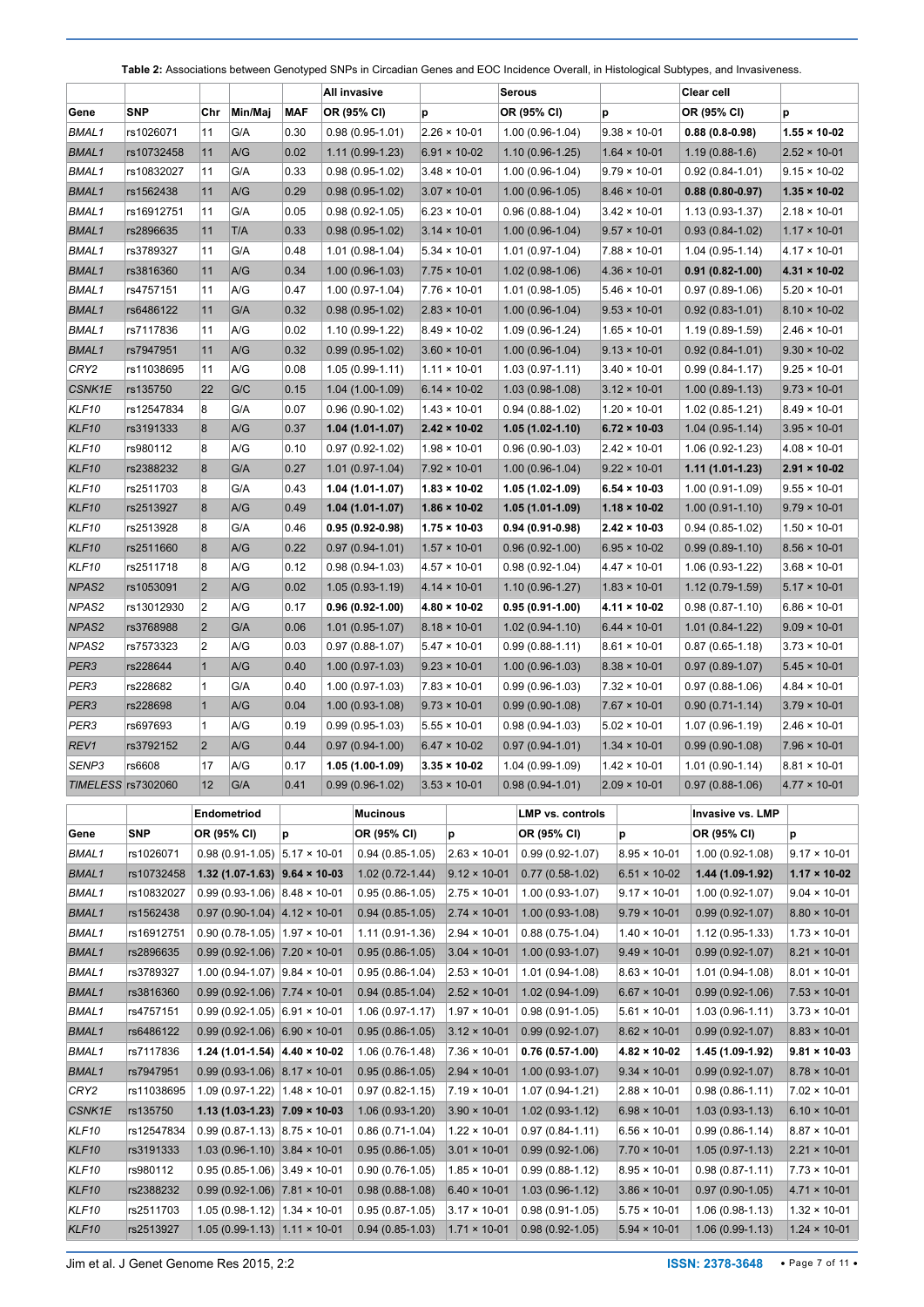| KLF <sub>10</sub>  | rs2513928  | $0.95(0.89 - 1.01)$                    | $1.20 \times 10 - 01$ | $1.02(0.93 - 1.12)$ | $6.88 \times 10 - 01$ | $0.96(0.90-1.03)$   | $2.56 \times 10 - 01$ | $0.99(0.92 - 1.06)$ | $6.95 \times 10 - 01$ |
|--------------------|------------|----------------------------------------|-----------------------|---------------------|-----------------------|---------------------|-----------------------|---------------------|-----------------------|
| KLF <sub>10</sub>  | rs2511660  | $1.02$ (0.94-1.10) 6.80 $\times$ 10-01 |                       | $0.96(0.85-1.07)$   | $4.38 \times 10 - 01$ | $1.06(0.98-1.15)$   | $1.43 \times 10 - 01$ | $0.92(0.85-1.00)$   | $4.47 \times 10 - 02$ |
| KLF10              | rs2511718  | $0.96(0.87-1.06)$ 4.28 × 10-01         |                       | $0.95(0.82 - 1.09)$ | $4.52 \times 10 - 01$ | $1.01(0.91 - 1.13)$ | $8.02 \times 10 - 01$ | $0.97(0.87-1.09)$   | $6.41 \times 10 - 01$ |
| NPAS <sub>2</sub>  | rs1053091  | $0.84(0.64-1.12)$ 2.45 × 10-01         |                       | $1.02(0.71-1.47)$   | $9.00 \times 10 - 01$ | $1.10(0.85-1.44)$   | $4.69 \times 10 - 01$ | $0.93(0.71-1.22)$   | $5.88 \times 10 - 01$ |
| NPAS2              | rs13012930 | 1.02 (0.93-1.11) 7.23 × 10-01          |                       | $0.91(0.80-1.03)$   | $1.31 \times 10 - 01$ | $1.04(0.95-1.14)$   | $3.73 \times 10 - 01$ | $0.92(0.84 - 1.01)$ | $9.47 \times 10 - 02$ |
| NPAS <sub>2</sub>  | rs3768988  | $0.93(0.81-1.07)$ 3.02 × 10-01         |                       | $1.01(0.84-1.22)$   | $8.90 \times 10 - 01$ | $1.09(0.95-1.26)$   | $2.06 \times 10 - 01$ | $0.93(0.80-1.07)$   | $2.83 \times 10 - 01$ |
| NPAS2              | rs7573323  | $0.92(0.74-1.13)$ 4.13 × 10-01         |                       | $0.83(0.60-1.16)$   | $2.78 \times 10 - 01$ | $0.83(0.66-1.05)$   | $1.12 \times 10 - 01$ | 1.18 (0.93-1.49)    | $1.76 \times 10 - 01$ |
| PER <sub>3</sub>   | rs228644   | $0.97(0.91-1.04)$ 3.76 × 10-01         |                       | $1.07(0.97-1.17)$   | $1.82 \times 10 - 01$ | $0.99(0.92-1.06)$   | $6.91 \times 10 - 01$ | 1.02 (0.95-1.09)    | $6.69 \times 10 - 01$ |
| PER3               | rs228682   | $0.97(0.91-1.04)$ 3.51 × 10-01         |                       | $1.07(0.97 - 1.17)$ | $1.90 \times 10 - 01$ | $0.98(0.92 - 1.06)$ | $6.37 \times 10 - 01$ | 1.02 (0.95-1.09)    | $6.65 \times 10 - 01$ |
| PER <sub>3</sub>   | rs228698   | $1.04$ (0.89-1.23) 6.04 $\times$ 10-01 |                       | $1.08(0.86-1.36)$   | $4.89 \times 10 - 01$ | $0.96(0.81-1.15)$   | $6.66 \times 10 - 01$ | 1.01 (0.85-1.21)    | $8.76 \times 10 - 01$ |
| PER3               | rs697693   | $0.99(0.91-1.08)$ 8.61 × 10-01         |                       | $0.92(0.81 - 1.04)$ | $1.67 \times 10 - 01$ | $1.04(0.95-1.13)$   | $3.81 \times 10 - 01$ | $0.96(0.88-1.05)$   | $3.45 \times 10 - 01$ |
| REV <sub>1</sub>   | rs3792152  | $0.92(0.86-0.98)$ 9.61 × 10-03         |                       | $0.99(0.90-1.09)$   | $8.32 \times 10 - 01$ | $0.98(0.91-1.05)$   | $4.87 \times 10 - 01$ | 1.01 (0.94-1.09)    | $7.65 \times 10 - 01$ |
| SENP3              | rs6608     | 1.13 (1.04-1.23)                       | $ 4.43 \times 10.03 $ | $1.00(0.88-1.14)$   | $9.90 \times 10 - 01$ | $1.01(0.92 - 1.10)$ | $9.00 \times 10 - 01$ | $1.04(0.94-1.14)$   | $4.79 \times 10 - 01$ |
| TIMELESS rs7302060 |            | $1.01(0.95-1.08)$ 7.22 × 10-01         |                       | $0.97(0.88-1.07)$   | $5.10 \times 10 - 01$ | $0.93(0.87-1.00)$   | $4.86 \times 10 - 02$ | 1.06 (0.99-1.14)    | $1.09 \times 10 - 01$ |

SNP: Single Nucleotide Polymorphism, Chr: Chromosome, Min/Maj: Minor and Major Allele, MAF: Minor Allele Frequency, LMP: Low Malignant Potential, OR: Odds Ratio

Note: odds ratio is calculated based on per-minor allele, bolded SNPs indicate an association of p < 0.05 with overall EOC or histologic subtype.

<span id="page-7-1"></span>**Table 3:** Associations between the Top Imputed SNP in Each Gene with Good Imputation Quality ( $r^2 > 0.8$ ) and EOC Incidence Overall.

| Gene              | <b>SNP</b>  | Min/Maj | <b>MAF</b> | OR (95% CI)         | р                                           |
|-------------------|-------------|---------|------------|---------------------|---------------------------------------------|
| <b>BMAL1</b>      | rs117104877 | G/A     | 0.017      | $0.79(0.68-0.90)$   | 5.59<br>$× 10-4$                            |
| CRY2              | rs10838527  | G/A     | 0.082      | $1.05(0.99-1.11)$   | 7.66<br>$\times$ 10-2                       |
| <b>CSNK1E</b>     | rs111427515 | G/T     | 0.008      | $1.25(1.06-1.47)$   | 6.60<br>$\times$ 10-3                       |
| <b>KLF10</b>      | rs2511699   | A/G     | 0.461      | $0.96(0.93-0.99)$   | $4.13 \times 10-3$                          |
| NPAS <sub>2</sub> | rs732375    | T/A     | 0.134      | $1.07(1.02 - 1.11)$ | $3.76 \times 10-3$                          |
| PER3              | rs228640    | A/G     | 0.297      | $1.04(1.01-1.07)$   | $1.24 \times 10-2$                          |
| REV <sub>1</sub>  | rs3792146   | T/C     | 0.547      | $1.03(1-1.06)$      | 2.71<br>$× 10-2$                            |
| <b>SENP3</b>      | rs143094271 | A/G     | 0.023      | $0.86(0.77-0.95)$   | $\times$ 10-3<br>4.01                       |
| <b>TIMELESS</b>   | rs2638286   | C/T     | 0.030      | $1.05(0.96-1.15)$   | 2.56<br>$10-1$<br>$\boldsymbol{\mathsf{x}}$ |

SNP: Single Nucleotide Polymorphism, Min/Maj: Minor and Major Allele, MAF: Minor Allele Frequency, OR: Odds Ratio

**Note:** odds ratio is calculated based on per-minor allele

(*BMAL1*, *CRY2*, *CSNK1E*, *NPAS2*, *PER3*, *REV1, TIMELESS, KLF10*, *SENP3*) were then examined for association with all invasive EOC. A total of 304 SNPs across all nine genes met criteria for statistical significance ( $p < 0.05$ ). Top hits in each gene with good imputation quality  $[r^2 > 0.8]$  are shown in [table 3](#page-7-1). Across all genes, the most significant imputed SNP was rs117104877 in *BMAL1* (OR = 0.79, 95% CI = 0.68-0.90,  $p = 5.59 \times 10^{-4}$ .

#### **Evaluating the functional role of BMAL1 in ovarian cancer**

The role of *BMAL1* in ovarian cancer was examined using *in silico* analysis of existing biological datasets in ovarian normal and tumor tissues and an *in vitro* cell biology model of early stage ovarian cancer development. We evaluated gene expression in normal fallopian tubes  $(n = 8)$  compared to high-grade serous ovarian carcinomas (HGSOCs, n = 489) using data from The Cancer Genome Atlas (TCGA), but there was no evidence that *BMAL1* was differentially regulated in EOCs as compared to normal tissue ([Figure 2\)](#page-8-0).

*BMAL1* expression was further investigated in an early stage transformation model of EOC based on overexpression of *CMYC* in the ovarian surface epithelium (OSE) [[50](#page-10-9)]. *BMAL1* was significantly down regulated in this model, but down regulation was not enhanced by expression of a mutant *KRAS* allele ([Figure 2b\)](#page-8-0). Risk associated SNPs were located within intronic regions of *BMAL1* [\(Figure 2c\)](#page-8-0) and clustered around a commonly described enhancer, suggesting that risk SNPs may influence enhancer activity. Rs2896635 in particular coincides with an enhancer used in many cell types, including an enhancer that is active in ovarian stromal cells that targets the *BMAL1* gene [\[51\]](#page-10-10). This suggests that non-cell autonomous signaling pathways may be involved in risk at this locus.

#### **Discussion**

Circadian genes appear to play an important role in regulating

<span id="page-7-0"></span>

reproductive cycles, including ovulation, the length of the estrous cycle, and maintenance of pregnancy. The current study examined variation in nine key genes involved in circadian rhythm regulation or their transcription (*BMAL1*, *CRY2*, *CSNK1E*, *KLF10, NPAS2*, *PER3*, *REV1, SENP3, TIMELESS*) as predictors of epithelial ovarian cancer risk, histopathologic subtype, and invasiveness. We found that 14 of the 34 genotyped SNPs in the discovery set were associated with risk of overall EOC, histopathological subtype, and/or invasiveness at  $p < 0.05$ . Seven remained significant after applying the criterion of FDR < 0.10. Specifically, risk of overall and serous EOC was associated with variants in *KLF10* while risk of endometrioid EOC was associated with variants in SENP3, *CSNK1E, REV1,* and *BMAL1*. Of 4600 imputed variants in the nine genes of interest, 304 were found to be associated with overall EOC risk at p <. 05. Significant variants were found in all nine genes with the most significant located in *BMAL1.* Additional functional analyses of *BMAL1* indicated that it was down regulated as a consequence of overexpressing cMYC in the OSE, although differential regulation was not observed in HGSOCs compared to normal fallopian tube tissue. Taken together, these results suggest that circadian rhythm genes may play a role in the development of EOC, particularly the genes *KLF10* and *BMAL1*.

While previous research has implicated circadian genes in the development of several types of human cancer, the current study is the first to our knowledge to examine relationships with risk of ovarian cancer. Findings regarding the Krüppel-like factor 10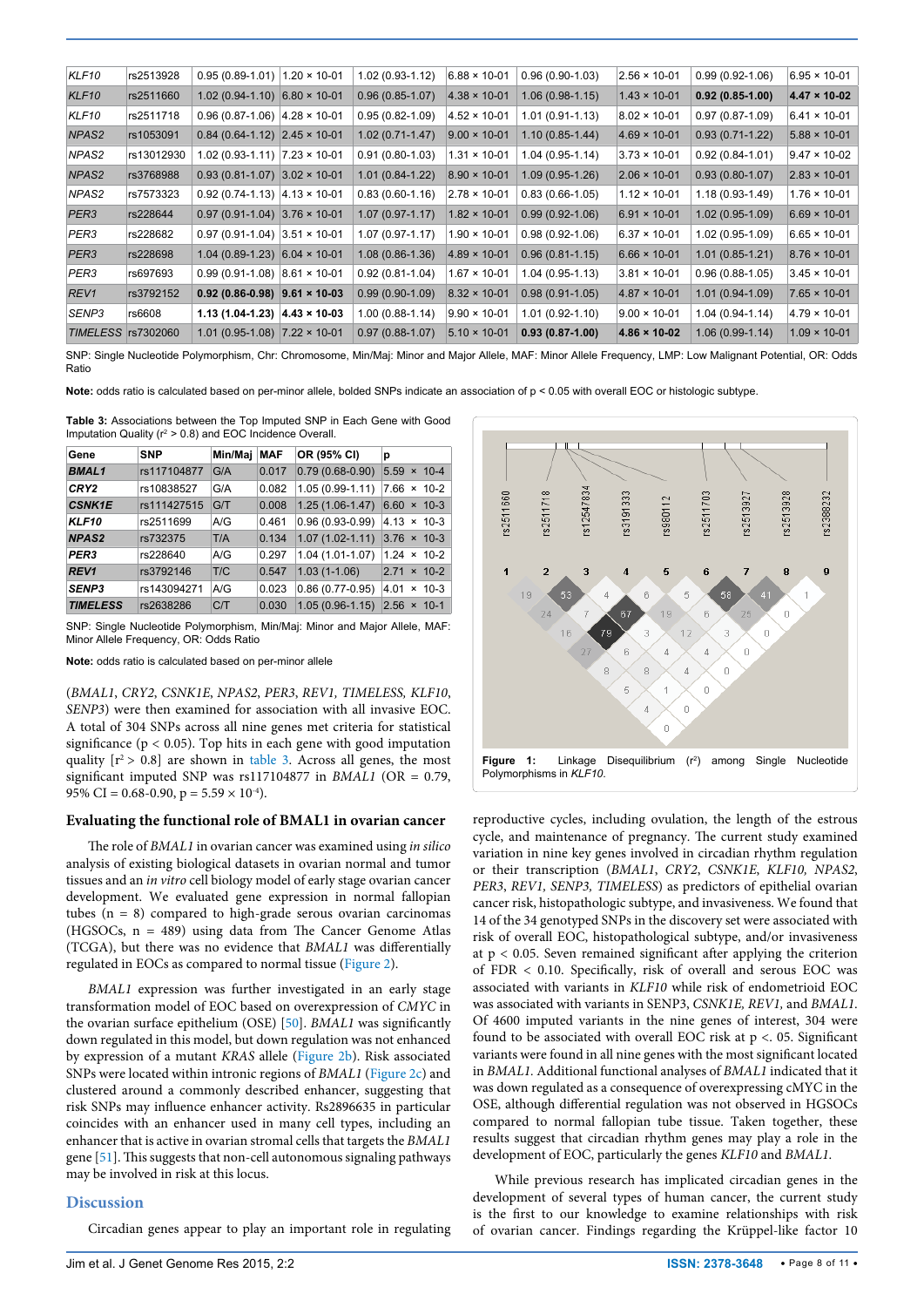<span id="page-8-0"></span>

(*KLF10*) gene are consistent with a sizable body of experimental data indicating that *KLF10* acts to inhibit cellular proliferation and induce apoptosis in a variety of cell types via regulation of transforming growth factor beta (TGFβ) and in turn SMAD [[52-](#page-10-11)[58](#page-10-12)]. *KLF10* is a circadian transcriptional regulator that links the molecular clock to energy metabolism [\[59\]](#page-10-13). *KLF10* displays robust BMAL1-dependent circadian expression; the *KLF10* promoter recruits BMAL1 and is transactivated by the CLOCK/BMAL1 dimer through a conserved E-box response element. To our knowledge the role of *KLF10* in human ovarian cancer has not been investigated, although estrogen is known to increase *KLF10* gene transcription [[60,](#page-10-14)[61](#page-10-15)]. *KLF10* expression is reduced in breast tumors relative to normal tissue and is inversely correlated with stage of disease [\[62,](#page-10-16)[63\]](#page-10-17). The *KLF10*-*TGFβ*-*SMAD* pathway has been implicated in the development of several other human cancers including those of the prostate, pancreas, kidney, lymphoma, and brain [\[53](#page-10-18)[,64-](#page-10-19)[67\]](#page-10-20).

Our findings regarding *BMAL1* are interesting in light of data suggesting that this gene may regulate the p53 tumor suppressor pathway. Specifically, silencing of *BMAL1* gene expression prevents cell cycle arrest upon p53 activation in human fibroblast cells [[68](#page-10-21)] and mouse colon and fibroblast cells [\[69](#page-10-22)]. These data are consistent with research suggesting that *BMAL1* is transcriptionally silenced via hypermethylation in hematologic malignancies; reintroduction of *BMAL1* causes growth inhibition, while *BMAL1* depletion by RNA interference increases tumor growth [\[70\]](#page-10-23). The BMAL1 protein also has been shown to bind to the promoter region of *VEGF* where it regulates transcription and promotes angiogenesis [\[71\]](#page-10-24).

Evidence suggests that, controlling for stage, histological subtype, and grade, low *BMAL1* and *CRY1* expression together significantly predict lower overall survival in ovarian cancer patients [[72](#page-10-25)]. Previous research also suggests significantly lower *BMAL1* and *CRY1* expression in EOC cells compared to normal ovarian tissue [\[72\]](#page-10-25). The current study demonstrated downregulation of *BMAL1* when cMYC was overexpressed in an early stage ovarian cancer transformation model, resulting in increasing ovarian epithelial cell transformation. Nevertheless, we did not observe differential regulation of *BMAL1*  when comparing EOC cells to normal fallopian tube tissue. Our findings suggest that down regulation of *BMAL1* may be an early event in ovarian carcinogenesis and that *BMAL1* is a novel cMYC target. SNPs statistically significant in the current study lie within

intronic sequences of the *BMAL1* gene and mechanisms by which they impact *BMAL1* expression have yet to be elucidated. Nevertheless, our data suggest that this risk locus may modulate ovarian cancer risk by altering the ovarian stromal microenvironment, for example by influencing the character of ovarian fibroblasts or granulosa cells, both of which express *BMAL1*. In conclusion, our results highlight the significance of circadian rhythm gene variation in EOC susceptibility and suggest an early role for the *BMAL1* gene in EOC pathogenesis.

# **Acknowledgements**

#### **Individual acknowledgements by study**

We thank all the individuals who took part in this study and all the researchers, clinicians and technical and administrative staff who have made possible the many studies contributing to this work. In particular, we thank: D. Bowtell, A. deFazio, D. Gertig, A. Green, P. Parsons, N. Hayward, P. Webb and D. Whiteman (AUS); G. Peuteman, T. Van Brussel and D. Smeets (BEL); the staff of the genotyping unit, S LaBoissiere and F Robidoux (Genome Quebec); U. Eilber and T. Koehler (GER); L. Gacucova (HMO); P. Schurmann, F. Kramer, W. Zheng, T. W. Park, Simon, K. Beer- Grondke and D. Schmidt (HJO); S. Windebank, C. Hilker and J. Vollenweider (MAY); the state cancer registries of AL, AZ, AR, CA, CO, CT, DE, FL, GA, HI, ID, IL, IN, IA, KY, LA, ME, MD, MA, MI, NE, NH, NJ, NY, NC, ND, OH, OK, OR, PA, RI, SC, TN, TX, VA, WA, and WYL (NHS); L. Paddock, M. King, L. Rodriguez-Rodriguez, A. Samoila, and Y. Bensman (NJO); M. Sherman, A. Hutchinson,N. Szeszenia--- Dabrowska, B. Peplonska, W. Zatonski, A. Soni, P. Chao and M. Stagner (POL); C. Luccarini,P. Harrington the SEARCH team and ECRIC (SEA); I. Jacobs, M. Widschwendter, E. Wozniak, N. Balogun, A. Ryan and J. Ford (UKO); Carole Pye (UKR); A. Amin Al Olama, K. Michilaidou, K. Kuchenbaker (COGS).

#### **Main funding**

The scientific development and funding for this project were funded by the following: NIH R01 CA-1491429 (Phelan PI); the US National Cancer Institute (R01- CA076016); the COGS project is funded through a European Commission's Seventh Framework Program grant (agreement number 223175 HEALTH F2 2009-223175); the Genetic Associations and Mechanisms in Oncology (GAME-ON): a NCI Cancer Post-GWAS Initiative (U19-CA148112); the Ovarian Cancer Association Consortium is supported by a grant from the Ovarian Cancer Research Fund thanks to donations by the family and friends of Kathryn Sladek Smith (PPD/RPCI.07).

#### **Investigator-specific funding**

K.L is supported by a K99/R00 grant from the National Cancer Institute (Grant number 1K99CA184415-01). G.C.-T. is supported by the National Health and Medical Research Council; B.K. is supported by the American Cancer Society Early Detection Professorship (SIOP-06-258-01-COUN) and the National Center for Advancing Translational Sciences (NCATS), Grant UL1TR000124.; L.E.K. is supported by a Canadian Institute of Health Research New Investigator Award (MSH-87734). AWL is supported by NIEHS T32 training grant (T32ES013678).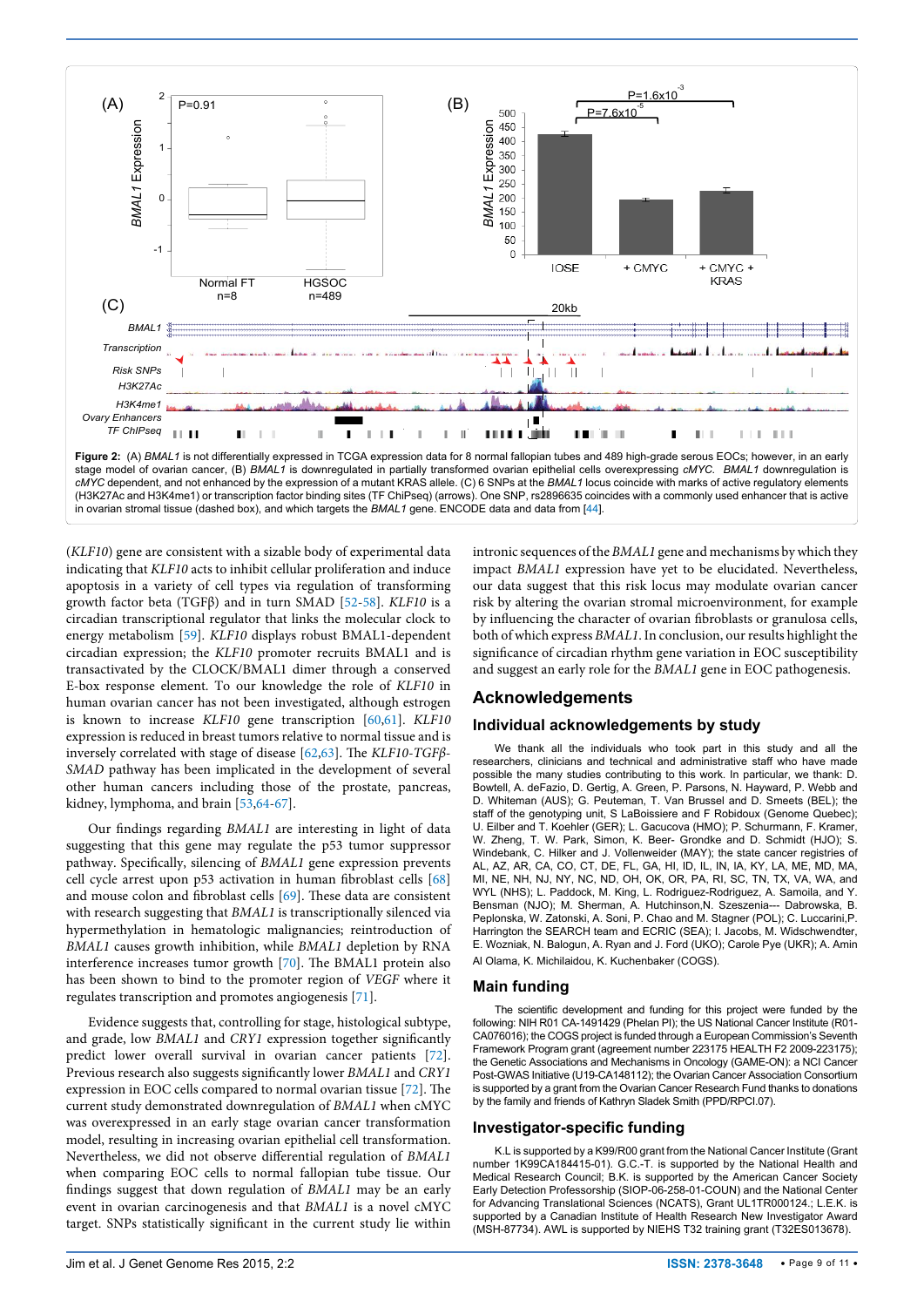#### **Funding of included studies**

Funding of the constituent studies was provided by the California Cancer Research Program (00-01389V-20170, N01-CN25403, 2II0200); the Canadian Institutes of Health Research (MOP-86727); Cancer Australia; Cancer Council Victoria; Cancer Council Queensland; Cancer Council New South Wales; Cancer Council South Australia; Cancer Council Tasmania; Cancer Foundation of Western Australia; the Cancer Institute of New Jersey; Cancer Research UK (C490/A6187, C490/A10119, C490/A10124); the Danish Cancer Society (94-222-52); the ELAN Program of the University of Erlangen-Nuremberg; the Eve Appeal; the Helsinki University Central Hospital Research Fund; Helse Vest; the Norwegian Cancer Society; the Norwegian Research Council; the Ovarian Cancer Research Fund; Nationaal Kankerplan of Belgium; Grant-in-Aid for the Third Term Comprehensive 10-Year Strategy For Cancer Control from the Ministry of Health Labour and Welfare of Japan; the L & S Milken Foundation; the Polish Ministry of Science and Higher Education (4 PO5C 028 14, 2 PO5A 068 27); the Roswell Park Cancer Institute Alliance Foundation; the US National Cancer Institute (K07-CA095666, K07- CA143047,K22-CA138563, N01-CN55424, N01-PC67001, N01-PC067010, N01- PC035137, P01-CA017054, P01-CA087696, P30-CA072720, P50-CA105009, P50-CA136393, R01-CA014089, R01-CA016056, R01-CA017054, R01-CA049449, R01-CA050385, R01-CA054419, R01-CA058598, R01-CA058860, R01-CA061107, R01-CA061132, R01-CA067262, R01-CA071766, R01-CA074850, R01-CA080742, R01-CA080978, R01-CA083918, R01-CA087538, R01-CA092044, R01-095023, R01-CA122443, R01-CA112523, R01-CA114343, R01-CA126841, R01-CA136924, R03-CA113148, R03-CA115195, U01-CA069417, U01-CA071966 and Intramural research funds); the US Army Medical Research and Material Command (DAMD17-<br>01-1-0729, DAMD17-02-1-0666, DAMD17-02-1-0669, W81XWH-07-0449, 01-1-0729, DAMD17-02-1-0666, DAMD17-02-1-0669, W81XWH-07-0449, W81XWH-10-1-02802); the US Public Health Service (PSA-042205); The National Health and Medical Research Council of Australia (199600 and 400281); the German Federal Ministry of Education and Research of Germany Programme of Clinical Biomedical Research (01GB 9401); the State of Baden-Wurttemberg through Medical Faculty of the University of Ulm (P.685); the Minnesota Ovarian Cancer Alliance; the Mayo Foundation; the Fred C. and Katherine B. Andersen Foundation; the Lon V. Smith Foundation (LVS-39420); the Oak Foundation; the OHSU Foundation; the Mermaid I project; the Rudolf-Bartling Foundation; the UK National Institute for Health Research Biomedical Research Centres at the University of Cambridge, Imperial College London, University College Hospital "Womens Health Theme" and the Royal Marsden Hospital; Work Safe BC 14.

## **References**

- <span id="page-9-0"></span>1. [Greene MW \(2012\) Circadian rhythms and tumor growth. Cancer Lett 318:](http://www.ncbi.nlm.nih.gov/pubmed/22252116)  [115-123.](http://www.ncbi.nlm.nih.gov/pubmed/22252116)
- <span id="page-9-1"></span>2. [Bratsun DA, Merkuriev DV, Zakharov AP, Pismen LM \(2015\) Multiscale](http://www.ncbi.nlm.nih.gov/pubmed/26293211)  [modeling of tumor growth induced by circadian rhythm disruption in epithelial](http://www.ncbi.nlm.nih.gov/pubmed/26293211)  [tissue. J Biol Phys.](http://www.ncbi.nlm.nih.gov/pubmed/26293211)
- 3. [Knutsson A, Alfredsson L, Karlsson B, Akerstedt T, Fransson EI, et al. \(2013\)](http://www.ncbi.nlm.nih.gov/pubmed/23007867)  [Breast cancer among shift workers: results of the WOLF longitudinal cohort](http://www.ncbi.nlm.nih.gov/pubmed/23007867)  [study. Scand J Work Environ Health 39: 170-177.](http://www.ncbi.nlm.nih.gov/pubmed/23007867)
- 4. [Hansen J, Lassen CF \(2012\) Nested case-control study of night shift work](http://www.ncbi.nlm.nih.gov/pubmed/22645325)  [and breast cancer risk among women in the Danish military. Occup Environ](http://www.ncbi.nlm.nih.gov/pubmed/22645325)  [Med 69: 551-556.](http://www.ncbi.nlm.nih.gov/pubmed/22645325)
- <span id="page-9-2"></span>5. [Wang F, Yeung KL, Chan WC, Kwok CC, Leung SL, et al. \(2013\) A meta](http://www.ncbi.nlm.nih.gov/pubmed/23975662)[analysis on dose-response relationship between night shift work and the risk](http://www.ncbi.nlm.nih.gov/pubmed/23975662)  [of breast cancer. Ann Oncol 24: 2724-2732.](http://www.ncbi.nlm.nih.gov/pubmed/23975662)
- <span id="page-9-3"></span>6. [Straif K, Baan R, Grosse Y, Secretan B, El Ghissassi F, et al. \(2007\)](http://www.ncbi.nlm.nih.gov/pubmed/19271347)  [Carcinogenicity of shift-work, painting, and fire-fighting. Lancet Oncol 8:](http://www.ncbi.nlm.nih.gov/pubmed/19271347)  [1065-1066.](http://www.ncbi.nlm.nih.gov/pubmed/19271347)
- <span id="page-9-4"></span>7. [Baker FC, Driver HS \(2007\) Circadian rhythms, sleep, and the menstrual](http://www.ncbi.nlm.nih.gov/pubmed/17383933)  [cycle. Sleep Med 8: 613-622.](http://www.ncbi.nlm.nih.gov/pubmed/17383933)
- <span id="page-9-5"></span>8. [Bhatti P, Cushing-Haugen KL, Wicklund KG, Doherty JA, Rossing MA \(2013\)](http://www.ncbi.nlm.nih.gov/pubmed/23343856)  [Nightshift work and risk of ovarian cancer. Occup Environ Med 70: 231-237.](http://www.ncbi.nlm.nih.gov/pubmed/23343856)
- <span id="page-9-6"></span>9. [Kamdar BB, Tergas AI, Mateen FJ, Bhayani NH, Oh J \(2013\) Night-shift work](http://www.ncbi.nlm.nih.gov/pubmed/23400581)  [and risk of breast cancer: a systematic review and meta-analysis. Breast](http://www.ncbi.nlm.nih.gov/pubmed/23400581)  [Cancer Res Treat 138: 291-301.](http://www.ncbi.nlm.nih.gov/pubmed/23400581)
- 10. [Ijaz S, Verbeek J, Seidler A, Lindbohm ML, Ojajärvi A, et al. \(2013\) Night-shift](http://www.ncbi.nlm.nih.gov/pubmed/23804277)  [work and breast cancer--a systematic review and meta-analysis. Scand J](http://www.ncbi.nlm.nih.gov/pubmed/23804277)  [Work Environ Health 39: 431-447.](http://www.ncbi.nlm.nih.gov/pubmed/23804277)
- <span id="page-9-7"></span>11. [Poole EM, Schernhammer ES, Tworoger SS \(2011\) Rotating night shift work](http://cebp.aacrjournals.org/content/20/5/934.full)  [and risk of ovarian cancer. Cancer epidemiology, biomarkers & prevention](http://cebp.aacrjournals.org/content/20/5/934.full)  [20: 934-938.](http://cebp.aacrjournals.org/content/20/5/934.full)
- <span id="page-9-8"></span>12. [Zheng X, Sehgal A \(2012\) Speed control: cogs and gears that drive the](http://www.ncbi.nlm.nih.gov/pubmed/22748426)  [circadian clock. Trends Neurosci 35: 574-585.](http://www.ncbi.nlm.nih.gov/pubmed/22748426)
- <span id="page-9-9"></span>13. [Kwon I, Choe HK, Son GH, Kim K \(2011\) Mammalian molecular clocks. Exp](http://www.ncbi.nlm.nih.gov/pubmed/22110358)  [Neurobiol 20: 18-28.](http://www.ncbi.nlm.nih.gov/pubmed/22110358)
- <span id="page-9-10"></span>14. [Boden MJ, Varcoe TJ, Kennaway DJ \(2013\) Circadian regulation of](http://www.ncbi.nlm.nih.gov/pubmed/23380455)  [reproduction: from gamete to offspring. Prog Biophys Mol Biol 113: 387-397.](http://www.ncbi.nlm.nih.gov/pubmed/23380455)
- <span id="page-9-11"></span>15. [de la Iglesia HO, Schwartz WJ \(2006\) Minireview: timely ovulation: circadian](http://www.ncbi.nlm.nih.gov/pubmed/16373412)  [regulation of the female hypothalamo-pituitary-gonadal axis. Endocrinology](http://www.ncbi.nlm.nih.gov/pubmed/16373412)  [147: 1148-1153.](http://www.ncbi.nlm.nih.gov/pubmed/16373412)
- <span id="page-9-12"></span>16. [Khan MA, Sengupta J, Mittal S, Ghosh D \(2012\) Genome-wide expressions](http://www.ncbi.nlm.nih.gov/pubmed/23006437)  [in autologous eutopic and ectopic endometrium of fertile women with](http://www.ncbi.nlm.nih.gov/pubmed/23006437)  [endometriosis. Reprod Biol Endocrinol 10: 84.](http://www.ncbi.nlm.nih.gov/pubmed/23006437)
- <span id="page-9-13"></span>17. [Merritt MA, De Pari M, Vitonis AF, Titus LJ, Cramer DW, et al. \(2013\)](http://www.ncbi.nlm.nih.gov/pubmed/23315066)  [Reproductive characteristics in relation to ovarian cancer risk by histologic](http://www.ncbi.nlm.nih.gov/pubmed/23315066)  [pathways. Hum Reprod 28: 1406-1417.](http://www.ncbi.nlm.nih.gov/pubmed/23315066)
- 18. [Stewart LM, Holman CD, Aboagye-Sarfo P, Finn JC, Preen DB, et al.](http://www.ncbi.nlm.nih.gov/pubmed/23116937)  [\(2013\) In vitro fertilization, endometriosis, nulliparity and ovarian cancer risk.](http://www.ncbi.nlm.nih.gov/pubmed/23116937)  [Gynecol Oncol 128: 260-264.](http://www.ncbi.nlm.nih.gov/pubmed/23116937)
- <span id="page-9-14"></span>19. [Matalliotakis IM, Cakmak H, Krasonikolakis GD, Dermitzaki D, Fragouli Y, et](http://www.ncbi.nlm.nih.gov/pubmed/19299121)  [al. \(2010\) Endometriosis related to family history of malignancies in the Yale](http://www.ncbi.nlm.nih.gov/pubmed/19299121)  [series. Surg Oncol 19: 33-37.](http://www.ncbi.nlm.nih.gov/pubmed/19299121)
- <span id="page-9-15"></span>20. [Miller BH, Olson SL, Turek FW, Levine JE, Horton TH, et al. \(2004\) Circadian](http://www.ncbi.nlm.nih.gov/pubmed/15296754)  [clock mutation disrupts estrous cyclicity and maintenance of pregnancy. Curr](http://www.ncbi.nlm.nih.gov/pubmed/15296754)  [Biol 14: 1367-1373.](http://www.ncbi.nlm.nih.gov/pubmed/15296754)
- 21. [Alvarez JD, Hansen A, Ord T, Bebas P, Chappell PE, et al. \(2008\) The](http://www.ncbi.nlm.nih.gov/pubmed/18258755)  [circadian clock protein BMAL1 is necessary for fertility and proper testosterone](http://www.ncbi.nlm.nih.gov/pubmed/18258755)  [production in mice. J Biol Rhythms 23: 26-36.](http://www.ncbi.nlm.nih.gov/pubmed/18258755)
- <span id="page-9-16"></span>22. [Pilorz V, Steinlechner S \(2008\) Low reproductive success in Per1 and Per2](http://www.ncbi.nlm.nih.gov/pubmed/18367514)  [mutant mouse females due to accelerated ageing? Reproduction 135: 559-568.](http://www.ncbi.nlm.nih.gov/pubmed/18367514)
- <span id="page-9-17"></span>23. [Kovanen L, Saarikoski ST, Aromaa A, Lönnqvist J, Partonen T \(2010\) ARNTL](http://www.ncbi.nlm.nih.gov/pubmed/20368993)  [\(BMAL1\) and NPAS2 gene variants contribute to fertility and seasonality.](http://www.ncbi.nlm.nih.gov/pubmed/20368993)  [PLoS One 5: e10007.](http://www.ncbi.nlm.nih.gov/pubmed/20368993)
- <span id="page-9-18"></span>24. [Braem MG, Onland-Moret NC, van den Brandt PA, Goldbohm RA, Peeters](http://www.ncbi.nlm.nih.gov/pubmed/20861144)  [PH, et al. \(2010\) Reproductive and hormonal factors in association with](http://www.ncbi.nlm.nih.gov/pubmed/20861144)  [ovarian cancer in the Netherlands cohort study. Am J Epidemiol 172: 1181-](http://www.ncbi.nlm.nih.gov/pubmed/20861144) [1189.](http://www.ncbi.nlm.nih.gov/pubmed/20861144)
- 25. [Piek JM, Kenemans P, Zweemer RP, van Diest PJ, Verheijen RH \(2007\)](http://www.ncbi.nlm.nih.gov/pubmed/17692366)  [Ovarian carcinogenesis, an alternative theory. Gynecol Oncol 107: 355.](http://www.ncbi.nlm.nih.gov/pubmed/17692366)
- 26. [Tworoger SS, Fairfield KM, Colditz GA, Rosner BA, Hankinson SE \(2007\)](http://www.ncbi.nlm.nih.gov/pubmed/17656616)  [Association of oral contraceptive use, other contraceptive methods, and](http://www.ncbi.nlm.nih.gov/pubmed/17656616)  [infertility with ovarian cancer risk. Am J Epidemiol 166: 894-901.](http://www.ncbi.nlm.nih.gov/pubmed/17656616)
- <span id="page-9-19"></span>27. [Brinton LA, Westhoff CL, Scoccia B, Lamb EJ, Althuis MD, et al. \(2005\) Causes](http://www.ncbi.nlm.nih.gov/pubmed/15951668)  [of infertility as predictors of subsequent cancer risk. Epidemiology 16: 500-507.](http://www.ncbi.nlm.nih.gov/pubmed/15951668)
- <span id="page-9-20"></span>28. [Dai H, Zhang L, Cao M, Song F, Zheng H, et al. \(2011\) The role of](http://www.ncbi.nlm.nih.gov/pubmed/20978934)  [polymorphisms in circadian pathway genes in breast tumorigenesis. Breast](http://www.ncbi.nlm.nih.gov/pubmed/20978934)  [Cancer Res Treat 127: 531-540.](http://www.ncbi.nlm.nih.gov/pubmed/20978934)
- 29. [Fu A, Leaderer D, Zheng T, Hoffman AE, Stevens RG, et al. \(2012\) Genetic](http://www.ncbi.nlm.nih.gov/pubmed/22006848)  [and epigenetic associations of circadian gene TIMELESS and breast cancer](http://www.ncbi.nlm.nih.gov/pubmed/22006848)  [risk. Mol Carcinog 51: 923-929.](http://www.ncbi.nlm.nih.gov/pubmed/22006848)
- 30. [Hoffman AE, Zheng T, Yi CH, Stevens RG, Ba Y, et al. \(2010\) The core](http://www.ncbi.nlm.nih.gov/pubmed/20233903)  [circadian gene Cryptochrome 2 influences breast cancer risk, possibly by](http://www.ncbi.nlm.nih.gov/pubmed/20233903)  [mediating hormone signaling. Cancer Prev Res \(Phila\) 3: 539-548.](http://www.ncbi.nlm.nih.gov/pubmed/20233903)
- 31. [Yi C, Mu L, de la Longrais IA, Sochirca O, Arisio R, et al. \(2010\) The circadian](http://www.ncbi.nlm.nih.gov/pubmed/19649706)  [gene NPAS2 is a novel prognostic biomarker for breast cancer. Breast](http://www.ncbi.nlm.nih.gov/pubmed/19649706)  [Cancer Res Treat 120: 663-669.](http://www.ncbi.nlm.nih.gov/pubmed/19649706)
- 32. [Zhu Y, Stevens RG, Leaderer D, Hoffman A, Holford T, et al. \(2008\) Non](http://www.ncbi.nlm.nih.gov/pubmed/17453337)[synonymous polymorphisms in the circadian gene NPAS2 and breast cancer](http://www.ncbi.nlm.nih.gov/pubmed/17453337)  [risk. Breast Cancer Res Treat 107: 421-425.](http://www.ncbi.nlm.nih.gov/pubmed/17453337)
- <span id="page-9-21"></span>33. [Truong T, Liquet B, Menegaux F, Plancoulaine S, Laurent-Puig P, et al. \(2014\)](http://www.ncbi.nlm.nih.gov/pubmed/24919398)  [Breast cancer risk, nightwork, and circadian clock gene polymorphisms.](http://www.ncbi.nlm.nih.gov/pubmed/24919398)  [Endocr Relat Cancer 21: 629-638.](http://www.ncbi.nlm.nih.gov/pubmed/24919398)
- <span id="page-9-22"></span>34. [Markt SC, Valdimarsdottir UA, Shui IM, Sigurdardottir LG, Rider JR, et](http://www.ncbi.nlm.nih.gov/pubmed/25388799)  [al. \(2015\) Circadian clock genes and risk of fatal prostate cancer. Cancer](http://www.ncbi.nlm.nih.gov/pubmed/25388799)  [Causes Control 26: 25-33.](http://www.ncbi.nlm.nih.gov/pubmed/25388799)
- 35. [Zhu Y, Stevens RG, Hoffman AE, Fitzgerald LM, Kwon EM, et al. \(2009\)](http://www.ncbi.nlm.nih.gov/pubmed/19934327)  [Testing the circadian gene hypothesis in prostate cancer: a population-based](http://www.ncbi.nlm.nih.gov/pubmed/19934327)  [case-control study. Cancer Res 69: 9315-9322.](http://www.ncbi.nlm.nih.gov/pubmed/19934327)
- <span id="page-9-23"></span>36. [Chu LW, Zhu Y, Yu K, Zheng T, Yu H, et al. \(2008\) Variants in circadian](http://www.ncbi.nlm.nih.gov/pubmed/17984998)  [genes and prostate cancer risk: a population-based study in China. Prostate](http://www.ncbi.nlm.nih.gov/pubmed/17984998)  [Cancer Prostatic Dis 11: 342-348.](http://www.ncbi.nlm.nih.gov/pubmed/17984998)
- <span id="page-9-24"></span>37. [Hoffman AE, Zheng T, Stevens RG, Ba Y, Zhang Y, et al. \(2009\) Clock](http://www.ncbi.nlm.nih.gov/pubmed/19318546)[cancer connection in non-Hodgkin's lymphoma: a genetic association study](http://www.ncbi.nlm.nih.gov/pubmed/19318546)  [and pathway analysis of the circadian gene cryptochrome 2. Cancer Res 69:](http://www.ncbi.nlm.nih.gov/pubmed/19318546)  [3605-3613.](http://www.ncbi.nlm.nih.gov/pubmed/19318546)
- <span id="page-9-25"></span>38. [Zhu Y, Leaderer D, Guss C, Brown HN, Zhang Y, et al. \(2007\) Ala394Thr](http://www.ncbi.nlm.nih.gov/pubmed/17096334)  [polymorphism in the clock gene NPAS2: a circadian modifier for the risk of](http://www.ncbi.nlm.nih.gov/pubmed/17096334)  [non-Hodgkin's lymphoma. Int J Cancer 120: 432-435.](http://www.ncbi.nlm.nih.gov/pubmed/17096334)
- <span id="page-9-26"></span>39. [Karantanos T, Theodoropoulos G, Gazouli M, Vaiopoulou A, Karantanou C,](http://www.ncbi.nlm.nih.gov/pubmed/24037774)  [et al. \(2013\) Association of the clock genes polymorphisms with colorectal](http://www.ncbi.nlm.nih.gov/pubmed/24037774)  [cancer susceptibility. J Surg Oncol 108: 563-567.](http://www.ncbi.nlm.nih.gov/pubmed/24037774)
- <span id="page-9-27"></span>40. [Madden MH, Anic GM, Thompson RC, Nabors LB, Olson JJ, et al. \(2014\)](http://www.ncbi.nlm.nih.gov/pubmed/24135790)  [Circadian pathway genes in relation to glioma risk and outcome. Cancer](http://www.ncbi.nlm.nih.gov/pubmed/24135790)  [Causes Control 25: 25-32.](http://www.ncbi.nlm.nih.gov/pubmed/24135790)